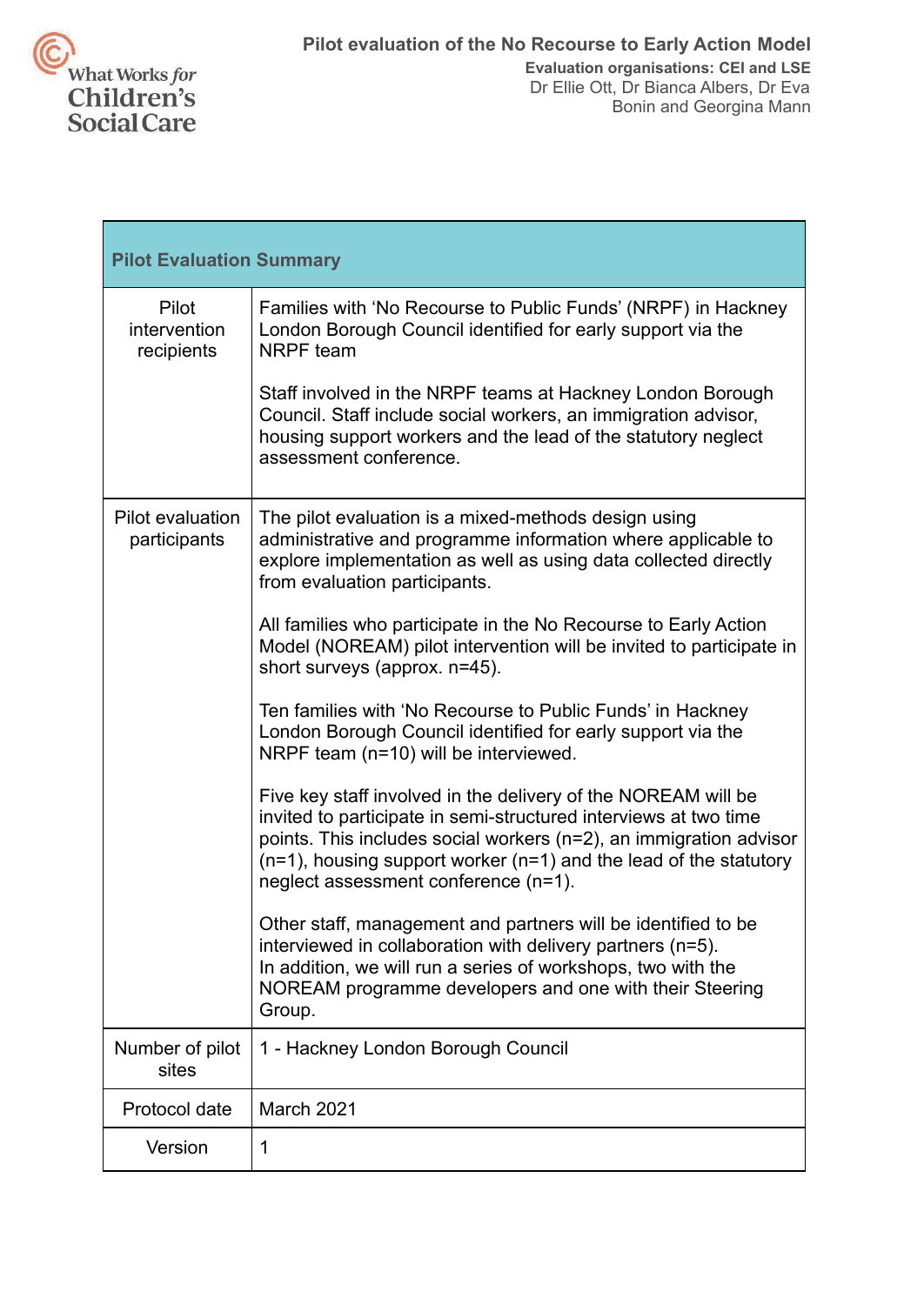# <span id="page-1-0"></span>**Table of contents**

| Table of contents                         | $\overline{2}$ |
|-------------------------------------------|----------------|
| List of tables                            | $\overline{2}$ |
| Summary                                   | 3              |
| Project Background                        | 3              |
| The NOREAM pilot programme                | 4              |
| Pilot evaluation aims                     | 5              |
| Research questions                        | 5              |
| Outcomes                                  | 6              |
| Methods                                   | 9              |
| Sample selection and recruitment          | 9              |
| Data collection                           | 9              |
| Analysis                                  | 10             |
| Indicative evidence of impact analysis    | 11             |
| Analysis of service use and costs         | 11             |
| <b>Ethics</b>                             | 11             |
| Data handling                             | 13             |
| Personnel                                 | 14             |
| <b>Risks</b>                              | 14             |
| Timeline                                  | 15             |
| Conflicts of interest                     | 16             |
| References                                | 16             |
| Appendix 1: Draft NOREAM theory of change | 18             |

# <span id="page-1-1"></span>List of tables

| Table 1: Mapping research questions to anticipated outputs and methods       | 6               |
|------------------------------------------------------------------------------|-----------------|
| Table 2: Overview of main data collection methods and estimated sample sizes | 10              |
| Table 3: Ethical considerations and mitigations                              | 12 <sup>2</sup> |
| Table 4: Table of evaluation risks and mitigations                           | 14              |
| Table 5: Timeline of evaluation activities                                   | 15              |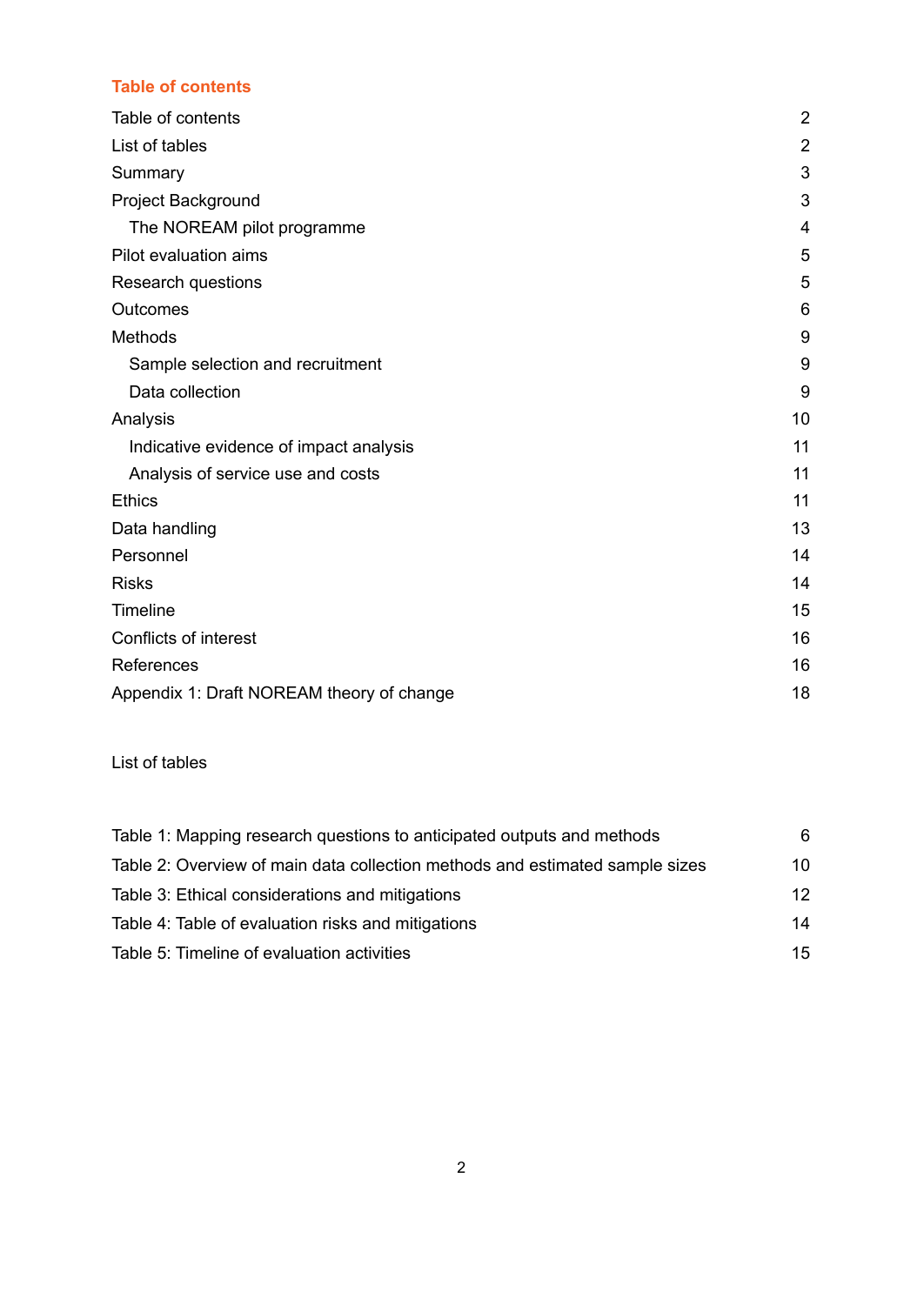#### <span id="page-2-0"></span>**Summary**

This document details the protocol for the pilot evaluation of the No Recourse Early Action Model (NOREAM), an intervention being piloted within Hackney London Borough Council's Children's Services in 2021. NOREAM seeks to improve outcomes for children with 'No Recourse to Public Funds' (NRPF) immigration conditions and to improve value to the local authority by intervening early, before families are in crisis and need statutory support. The project aims to inform a model of practice which can be used in other local authorities.

This pilot evaluation, led by The Centre for Evidence and Implementation (CEI) and with support from the Care Policy and Evaluation Centre at the London School of Economics (CPEC), provides a critical opportunity to lay the groundwork for effectiveness evaluation and scale-up of the model.

The pilot evaluation will take a mixed-methods, formative approach. Within the theory of social intervention research, this provides for understanding of the development and feasibility of NOREAM and the foundation for future research and scale up for the programme (Craig et al., 2008). We align our pilot evaluation with the approach of the NOREAM programme of the University of Wolverhampton and Hackney London Borough Council: we recognise the importance of families with lived experience of having NRPF and incorporate their voices in activities from the theory of change to data collection. At the same time, demands on participants are as low as possible while building the evidence base, in order to focus the programme activities on building trust with families with NRPF. Research activities include an iterative approach to refining the theory of change, analysis of programme implementation, examination of indicative evidence of impact, cost analysis, and analysis of readiness for a trial. Overall, we propose a flexible, partnership approach to the pilot evaluation that embeds learning into the model.

Data collection is expected to begin with the launch of the NOREAM programme in late February 2021, and a final report of the pilot evaluation will be submitted by March 2022.

#### <span id="page-2-1"></span>**Project Background**

Families who have 'No Recourse to Public Funds' as part of their immigration conditions are excluded from most mainstream welfare provisions, including housing assistance and other benefits. The NRPF population includes those who have temporary leave to remain with NRPF conditions and irregular or undocumented migrants, such as those who stay past their visa, or who are not legally entitled to seek paid employment (Jolly, 2018). While the exact number of children and families with NRPF is not publicly available, it is estimated that over 100,000 children in the UK have NRPF on the basis of their immigration conditions (Pinter et al., 2020). There are also an estimated 215,000 undocumented migrant children in the UK, all of whom are subject to NRPF conditions and approximately 107,000 of whom are thought to live in London (Jolly, Sojka, et al., 2020). Children with NRPF are disproportionately from Black, Asian and Minority Ethnic (BAME) communities (Price and Spencer, 2015). While the full extent of the impact of Covid-19 on families with NRPF is not yet known, data from the Home Office reveals that applications for suspensions of the NRPF condition increased eightfold between the first and second quarters of 2020, suggesting a substantial increase in destitution amongst this group of people during the pandemic (Pinter & Leon, 2020).

One of the few statutory entitlements for families with NRPF are services provided under section 17 of the Children Act (1989) which places a duty on local authorities to safeguard and promote the welfare of 'children in need' (Children Act, 1989). By providing accommodation and subsistence support to families under section 17, local authorities play a vital role in preventing destitution among this vulnerable group (NPRF Network, 2018).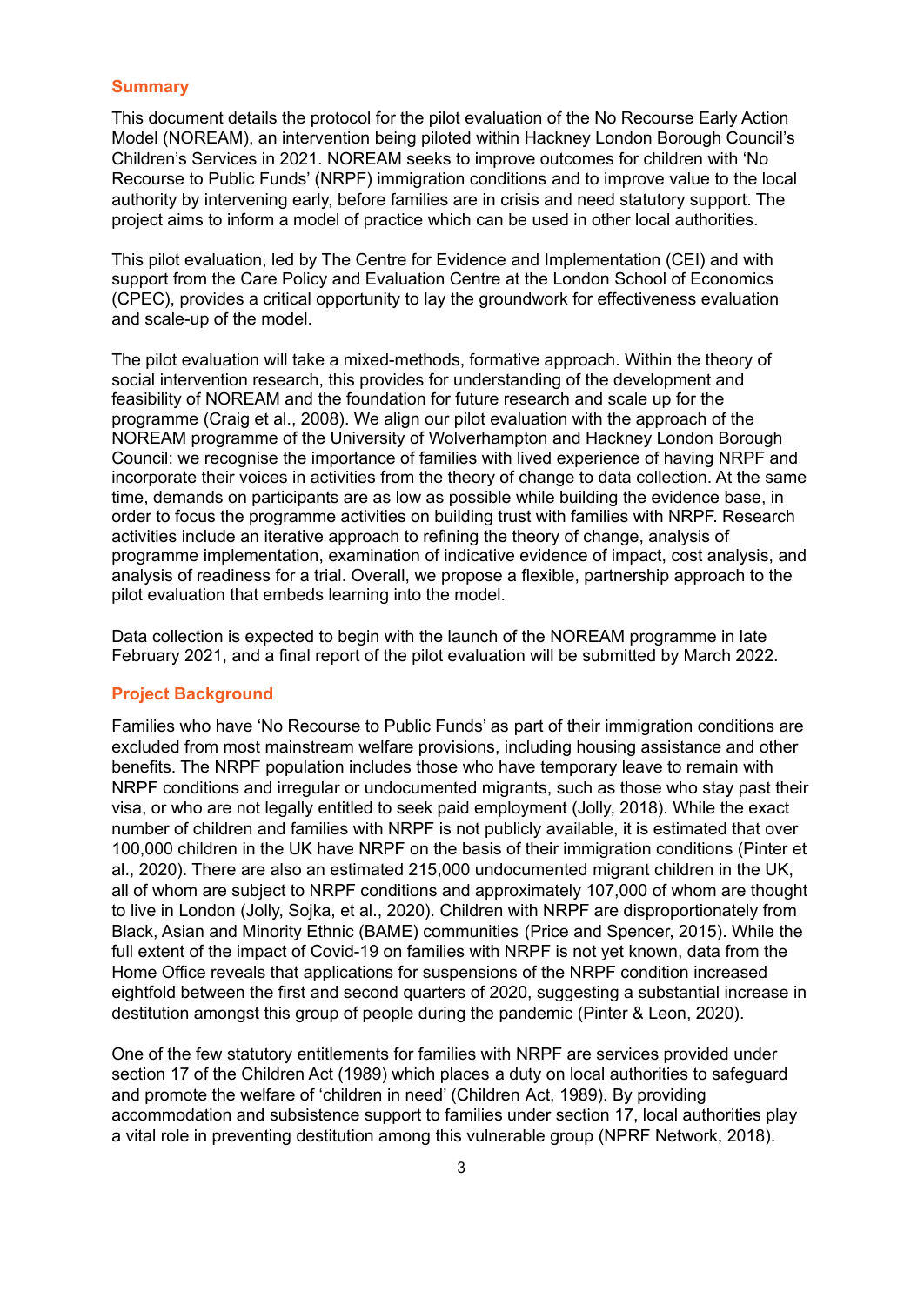Currently, however, local authorities do not have a statutory responsibility to support families who do not meet the threshold for support under section 17. Thus, there is no financial incentive or legal obligation for local authorities to assist families with NRPF who do not meet the threshold for section 17 support (Glanville, 2020). Additionally, local authorities are legally required to inform immigration authorities if any undocumented individuals approach them for statutory support, such as section 17 support (British Association of Social Workers, 2020). Many families with NRPF are reluctant to approach local authorities for support and often go without assistance if they do so (British Association of Social Workers, 2020).

## <span id="page-3-0"></span>**The NOREAM pilot programme**

The NOREAM intervention will pilot a new approach to working with families with NRPF. The model involves applying the principles of early intervention in an NRPF setting, supporting families to resolve problems before they fall into crisis. The NOREAM approach is centred on the hypothesis that applying early intervention principles to work with migrants will both improve outcomes for children and provide better value to local authorities. The project aims to develop a coherent, transferable and scalable model of 'Migrant Aware Practice' for children and families with NRPF and to develop interdisciplinary and multi-agency practice both within the local authority and with other local partners. By identifying families earlier and providing a holistic targeted intervention, NOREAM aims to prevent families needing more intensive support later, including through section 17, and to improve outcomes for children and families. The working draft of the theory of change is provided in Appendix 1.

The programme works through several areas of activities outlined in Appendix 1. Firstly, the programme involves undertaking outreach activities to encourage families with NRPF who may benefit from support but be reluctant to engage with the local council to do so. Families go through the First Access Screening Team (FAST) in order to create the referral to the NOREAM programme; given that NOREAM is not offering statutory support, there is no obligation to report undocumented families to immigration officials. Secondly, social workers from early action teams will go through intervention sessions to identify families' needs. The social worker will signpost or refer families to existing resources, including other members of the NOREAM early action team. The NOREAM early action team also includes a housing officer and immigration officer. It is anticipated that most families will also meet with the immigration adviser for an information session and advice. Thirdly, multi-agency work is a core component and includes a monthly multi-agency conference used to advise on complex cases, which includes partners in Adult Services and the Housing Directorate. Multi-agency work also underpins the publication of a borough-wide strategy for 'Migrant Aware Practice' (MAP).

The manual for the NOREAM programme outlines the principles and activities of the programme. The programme is centred on the following seven principles 'PERSPECs' rooted in Social Work England professional standards and Professional Capabilities framework:

- 1) Person-centred
- 2) Early action focused
- 3) Rights anchored
- 4) Strengths centred
- 5) Partnership based
- 6) Evidence led
- 7) Compassion grounded

Each family will need to go through each of the 7 support domains over an anticipated 3-10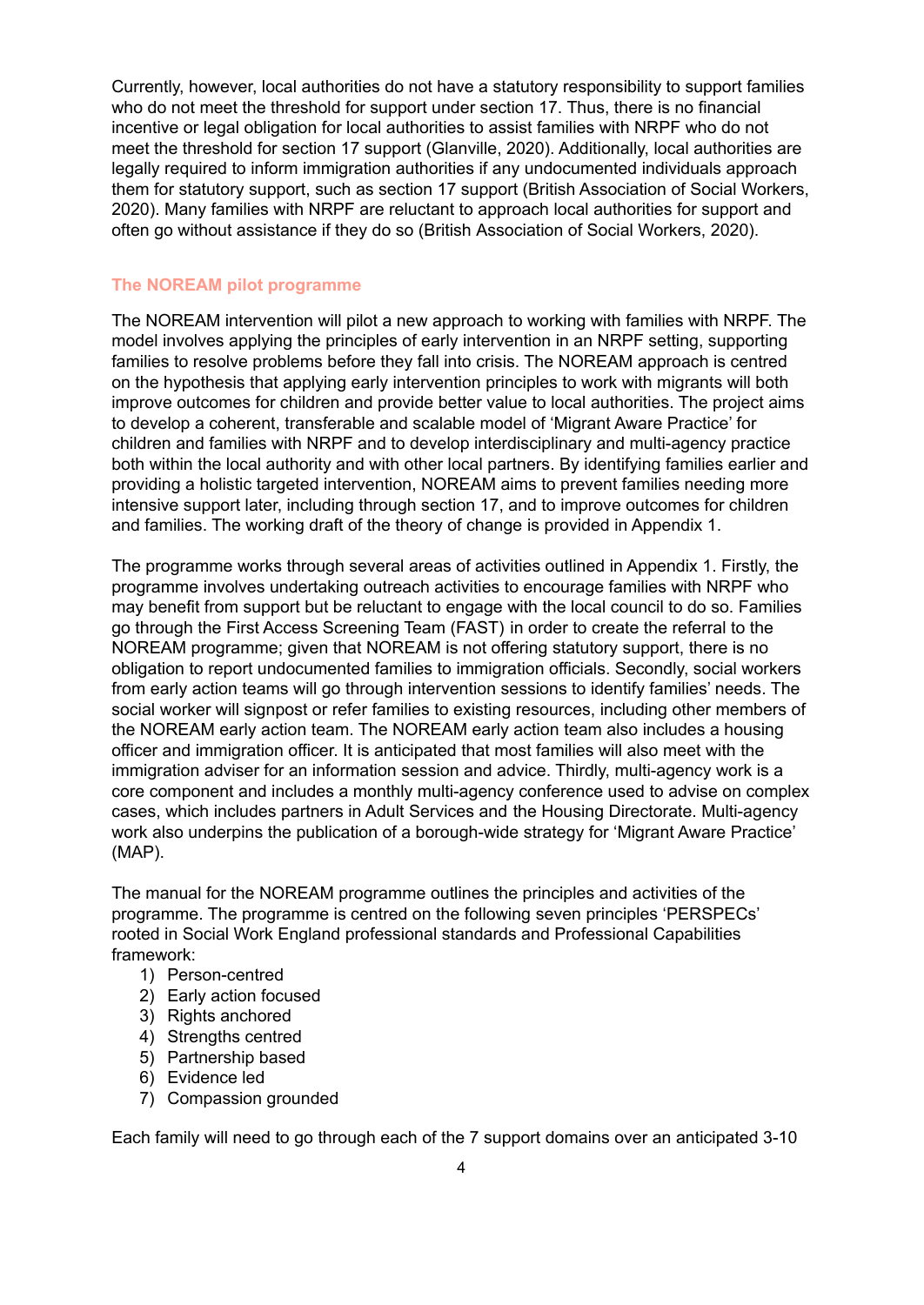intervention sessions. The first session involves creation of a culturagram, scaling, goal setting, and deciding on which of the 7 support domains to focus on for further sessions. The 7 support domains are: immigration status; health and wellbeing; housing; food security; income and employment; education, training and leisure; and, support network. The manual provides suggested material for sessions along these domains and guidance for emergency grants. Three months into the programme there is a review and action planning session. If there are no improvements made across the grid score and the domains of the intervention, then the family can stay with the programme for an additional three months or be referred onto section 17 support. Further detail is provided in the manual for NOREAM developed by Dr Andy Jolly of the University of Wolverhampton.

The programme aims to prevent families needing more intensive support later, including through section 17. This evaluation is exploring implications of the programme on Section 17, partially through individual families' trajectories and outcomes over time for children and families. In developing the theory of change in the appendix, it became clear that NOREAM may not result in an overall reduction of number of families receiving section 17 support in this pilot evaluation but may still result in costs avoided from avoiding certain families needing section 17 support. Implications of section 17 are explored through the theory of change and evaluation work, although overall numbers of section 17 referrals are not planned to be used as an evaluation measure in the pilot for several reasons. Firstly, the context of increased need due to Covid outlined in the background section, there may be more families that need section 17 support. Additionally, the outreach activities provided by NOREAM may mean that more families come forward for support who meet the threshold for section 17 support. Finally, the pilot evaluation timescale and sample size may make it hard to rigorously understand the net changes in section 17 and allow enough time to see an impact on re-referrals. The costs evaluation section further details how the evaluation will explore implications of the programme on statutory services.

NOREAM is being piloted in 2021 within Hackney London Borough Council's children's services. Hackney borough has a specialist 'No Recourse to Public Funds' (NRPF) team working with children and families who are subject to the NRPF conditions and is one of the London boroughs with the highest numbers of children with NRPF supported (Jolly, Thomas, et al., 2020).

## <span id="page-4-0"></span>**Pilot evaluation aims**

This protocol outlines our mixed-methods, formative pilot evaluation approach. Within the theory of social intervention research, this provides for understanding of the development and feasibility of NOREAM and the foundation for future research and scale up for the programme. The next section with the research questions builds upon these aims in more detail.

#### <span id="page-4-1"></span>**Research questions**

The NOREAM pilot aims to investigate the following five research questions, addressing considerations of intervention feasibility and acceptability, promise, readiness for trial and indicative evidence of impact.

- 1) **Theory of change -** What is the theory of change of the NOREAM programme? a. Which aspects are considered essential by staff for fidelity?
- 2) **Programme implementation, evidence of feasibility, and evidence of promise -** How has the NOREAM programme been implemented?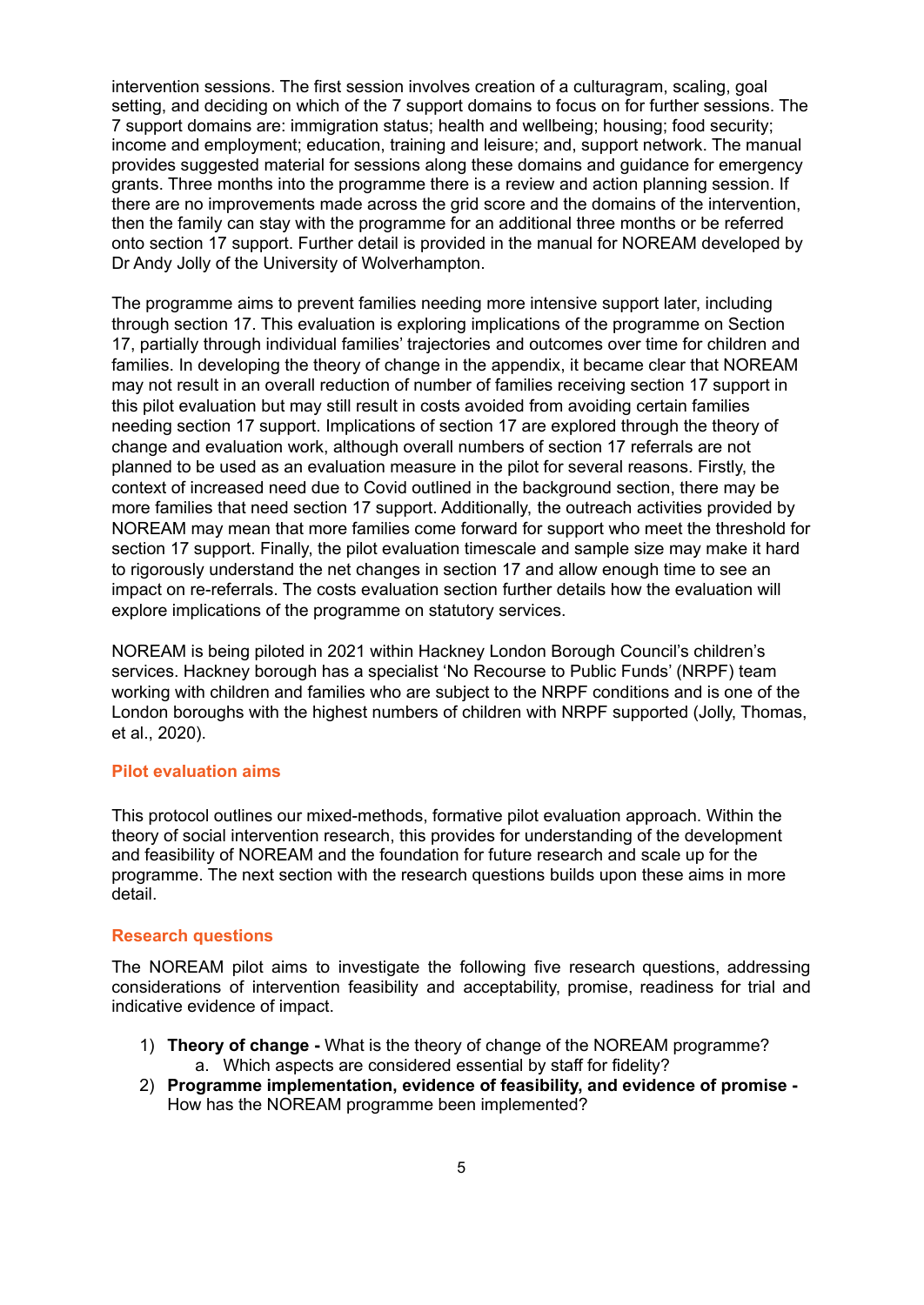- a. What is the reach of the programme? How many people have participated in the programme? What kind of activities have they participated in? What type of referrals have been made and followed-up on?
- b. What factors seem to facilitate or inhibit the implementation of the programme and the achievement of the intended outcomes?
- c. What adaptations have been made to the manual? How have these helped to meet the needs of populations?
- d. What are the experiences of staff, parents and carers, and children and young people who are involved in the programme? What results do they think it has had? How acceptable and appropriate do they find the programme?
- 3) **Indicative evidence of impact -** How do targeted outcomes change over time for families participating in the NOREAM programme (e.g., family and child wellbeing)?
	- a. If feasible, what are the impacts of the NOREAM programme on re-referrals to the NRPF team within the year?
- 4) **Resource use and costs -** What are the service use and costs associated with the NOREAM programme?
	- a. What are the resources required to adapt and deliver the NOREAM model?
	- b. Examining historical data, what are the services used by a family with NRPF receiving section 17 support, and what are the associated costs?
	- c. How does the NOREAM programme change service use and associated costs?
- 5) **Readiness for a trial -** Overall, what is the readiness of NOREAM to be tested in a rigorous, experimental trial involving its delivery at multiple sites?

# <span id="page-5-0"></span>**Outcomes**

Given that this research is a flexible pilot design involving a qualitative examination of key concepts for the implementation of a new, complex, and evolving programme, the following table provides an indicative list of anticipated outputs, analysis, or indicators. These should be viewed exploratory in line with a pilot evaluation and the stage of the development of the programme (Craig et al., 2008; Robson, 2002). The approach to outcomes is thus systematic without being overly fixed or proscriptive, in order to allow for change and the emergence of unanticipated areas of exploration, including potential harms or areas for improvement.

| <b>Research</b><br>question                                                 | Anticipated output, analysis, or<br><b>indicator</b>               | <b>Method</b>                                                                                       |
|-----------------------------------------------------------------------------|--------------------------------------------------------------------|-----------------------------------------------------------------------------------------------------|
| Theory of change<br>What is the theory<br>of change of the<br><b>NOREAM</b> | Theory of change table and/or<br>diagram                           | Theory of change<br>workshops, interviews<br>with participants and<br>staff confirms or<br>modifies |
| programme?                                                                  | Creation of a description of core<br>components (what is fidelity) | Theory of change<br>workshops, with<br>developers identifying<br>core components                    |

<span id="page-5-1"></span>

| Table 1: Mapping research questions to anticipated outputs and methods |  |  |  |  |
|------------------------------------------------------------------------|--|--|--|--|
|                                                                        |  |  |  |  |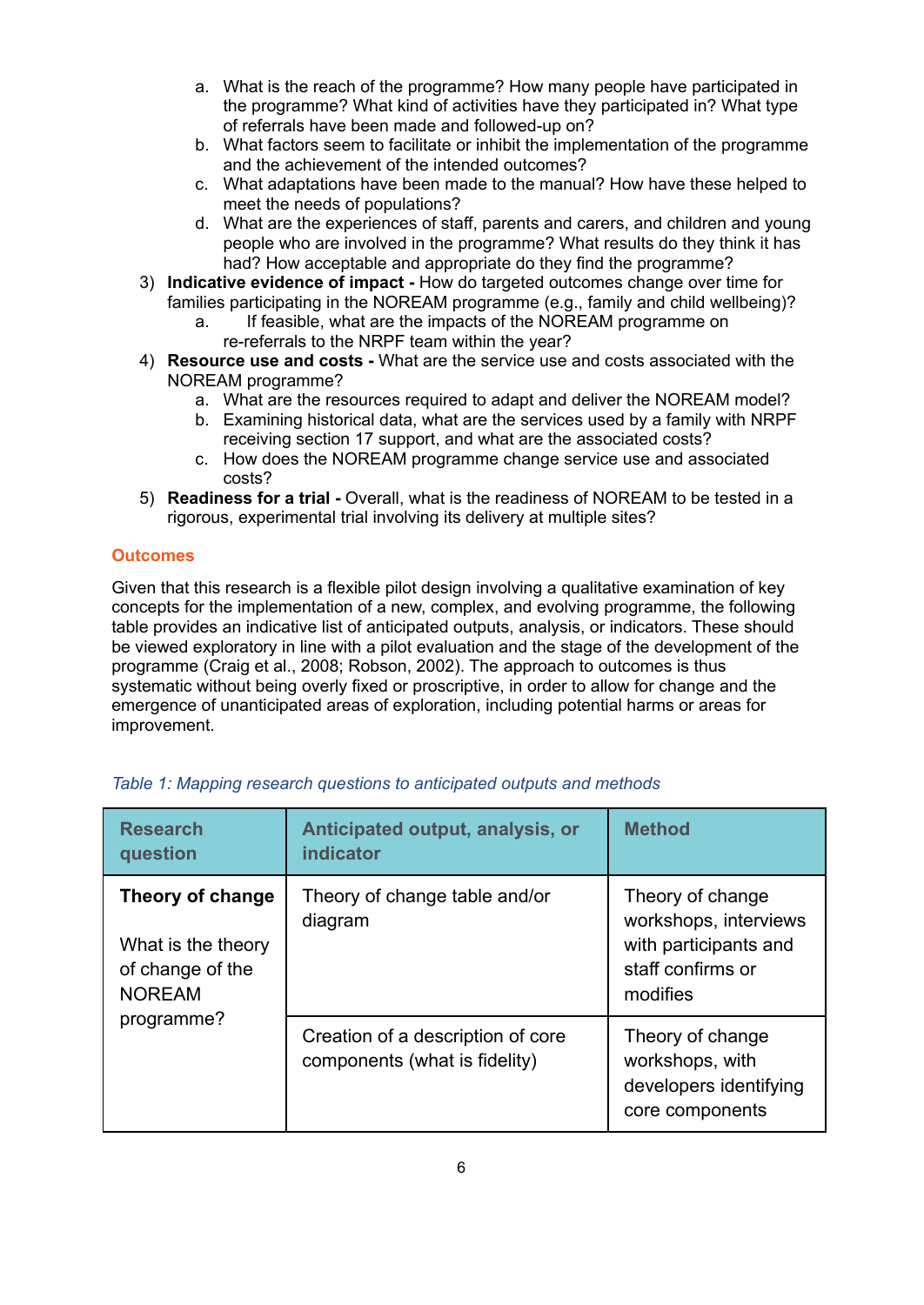| Programme<br>implementation,<br>evidence of<br>feasibility, and<br>evidence of<br>promise | Indicator of uptake (reach and<br>adoption). Numbers of families<br>reached and NOREAM programme<br>activities undertaken.                                                        | Local authority<br>administrative data for<br>reach and activities<br>undertaken.                                                                                |  |
|-------------------------------------------------------------------------------------------|-----------------------------------------------------------------------------------------------------------------------------------------------------------------------------------|------------------------------------------------------------------------------------------------------------------------------------------------------------------|--|
| How has the<br><b>NOREAM</b><br>programme been<br>implemented?                            | Perceptions of <b>acceptability</b> (staff,<br>stakeholders, and family<br>participants perceive the NOREAM<br>model as acceptable, agreeable,<br>and satisfactory)               | Interviewees (NOREAM<br>staff, stakeholders, and<br>family participants in<br>the programme)<br>experiences with the<br>programme.                               |  |
|                                                                                           | Perceptions of appropriateness<br>(the perceived fit and compatibility<br>of NOREAM with the local context<br>of delivery)                                                        | Interviews with<br>participants, NOREAM<br>staff, and stakeholders.                                                                                              |  |
|                                                                                           | Perceptions of feasibility<br>(NOREAM viewed as possible to be<br>carried out successfully within<br>current structures. Including<br>integration of 'Migrant Aware<br>Practice') | Interviews with staff<br>and stakeholders.                                                                                                                       |  |
|                                                                                           | Perceptions of fidelity to core<br>components and adaptations.                                                                                                                    | Interviews with staff.                                                                                                                                           |  |
|                                                                                           | Perceptions of sustainment.                                                                                                                                                       | Interviews with<br>participants, staff, and<br>stakeholders.<br>The cost analysis aims<br>to provide long-run<br>marginal opportunity<br>("steady state") costs. |  |
|                                                                                           | Perceptions of barriers and<br>facilitators, informed by the<br><b>Consolidated Framework for</b><br>Implementation Research (CFIR)<br>(Damschroder et al., 2009) looking<br>at:  | Interviews with<br>participants, staff, and<br>stakeholders.<br>The cost analysis will<br>contribute to this.                                                    |  |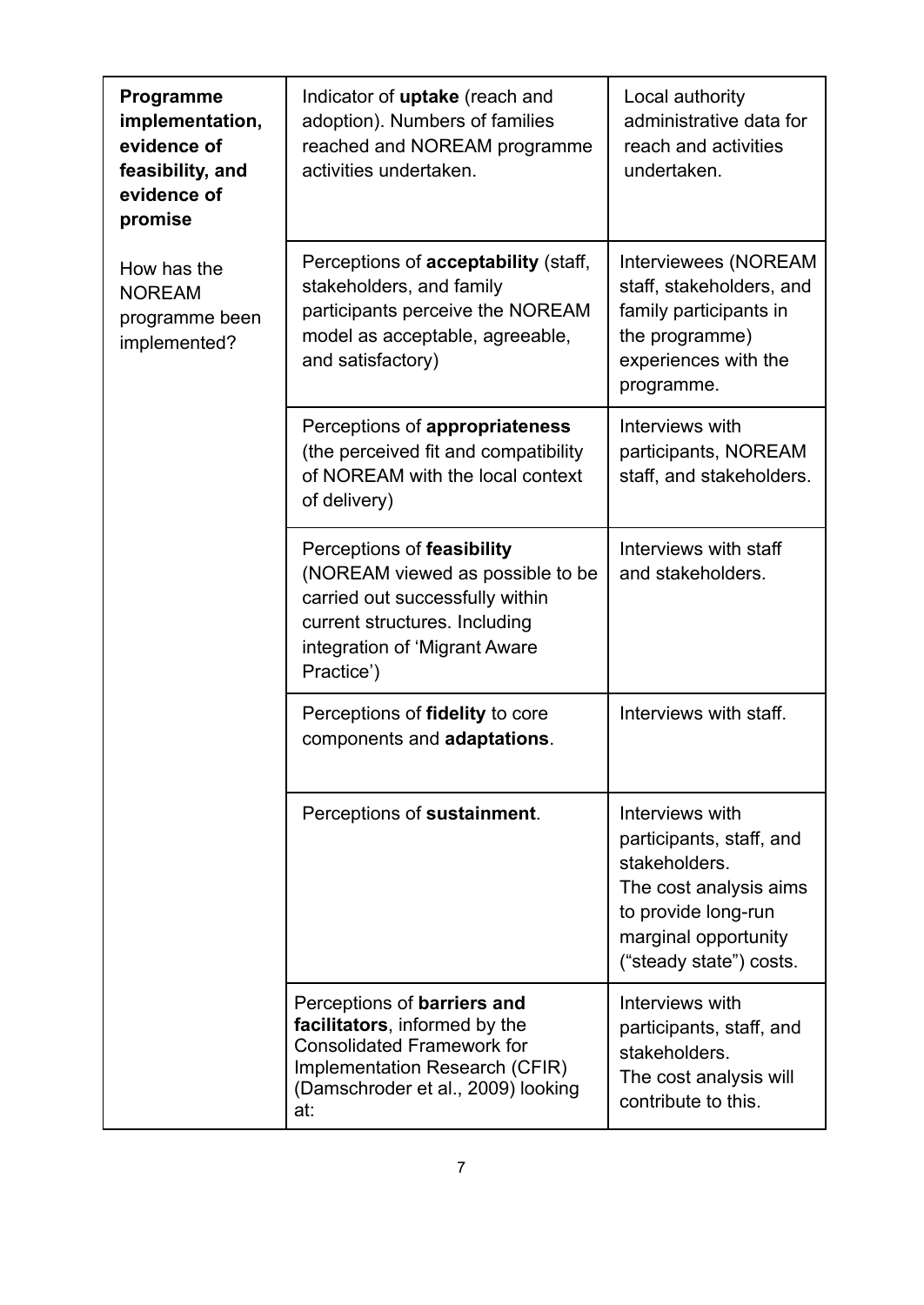|                                                                                                                                                                                                                                                               | The innovation itself: the<br>complexity, adaptability and<br>steady-state costs<br>The individuals involved in<br>$\bullet$<br>implementation: the knowledge<br>and skills of staff<br>The inner (organisational)<br>٠<br>context: barriers and supports,<br>capacity and leadership etc.<br>The outer (systems) context: fit<br>with policy, funding streams, and<br>regulation, etc.<br>The implementation processes<br>and resources: set-up costs,<br>resources for planning, set-up<br>and implementation                                                                                                                                                                                                                                    |                                                                                                                                                                              |
|---------------------------------------------------------------------------------------------------------------------------------------------------------------------------------------------------------------------------------------------------------------|----------------------------------------------------------------------------------------------------------------------------------------------------------------------------------------------------------------------------------------------------------------------------------------------------------------------------------------------------------------------------------------------------------------------------------------------------------------------------------------------------------------------------------------------------------------------------------------------------------------------------------------------------------------------------------------------------------------------------------------------------|------------------------------------------------------------------------------------------------------------------------------------------------------------------------------|
| <b>Indicative</b><br><b>Evidence of</b><br><b>Change and</b><br>Impact (if<br>appropriate)<br>How do targeted<br>outcomes change<br>over time for<br>families<br>participating in the<br><b>NOREAM</b><br>programme (e.g.,<br>family and<br>child wellbeing)? | Changes in adult's reported<br>wellbeing and their reported<br>wellbeing for their children.<br>Comparison to other uses of the<br>same scales as appropriate. Exact<br>measures were decided upon in<br>consultation with the programme,<br>researchers, and the advisory<br>group. These include the<br>Warwick-Edinburgh Mental<br>Well-Being Scale (WEMWBS),<br>KIDSCREEN-10 index parental<br>report of child wellbeing, index of<br>access to education, training,<br>doctor surgery, and leisure services,<br>access to reliable immigration<br>advice, and measures of financial<br>security from the Welfare at a<br>(Social) Distance survey, and<br>measures of food security from the<br><b>USDA Household Food Security</b><br>scale. | Surveys with<br>participants.<br>Analysis of local<br>authority administrative<br>data on the change in<br>the 6-point rating scales<br>across the different<br>domains. $1$ |
| Resource use and<br>costs<br>How do targeted<br>outcomes change                                                                                                                                                                                               | Intervention cost analysis, including<br>set-up costs and long-run marginal<br>opportunity costs.                                                                                                                                                                                                                                                                                                                                                                                                                                                                                                                                                                                                                                                  | Survey (intervention<br>provider)                                                                                                                                            |

<sup>&</sup>lt;sup>1</sup> These are currently not standardised and will be interpreted with caution.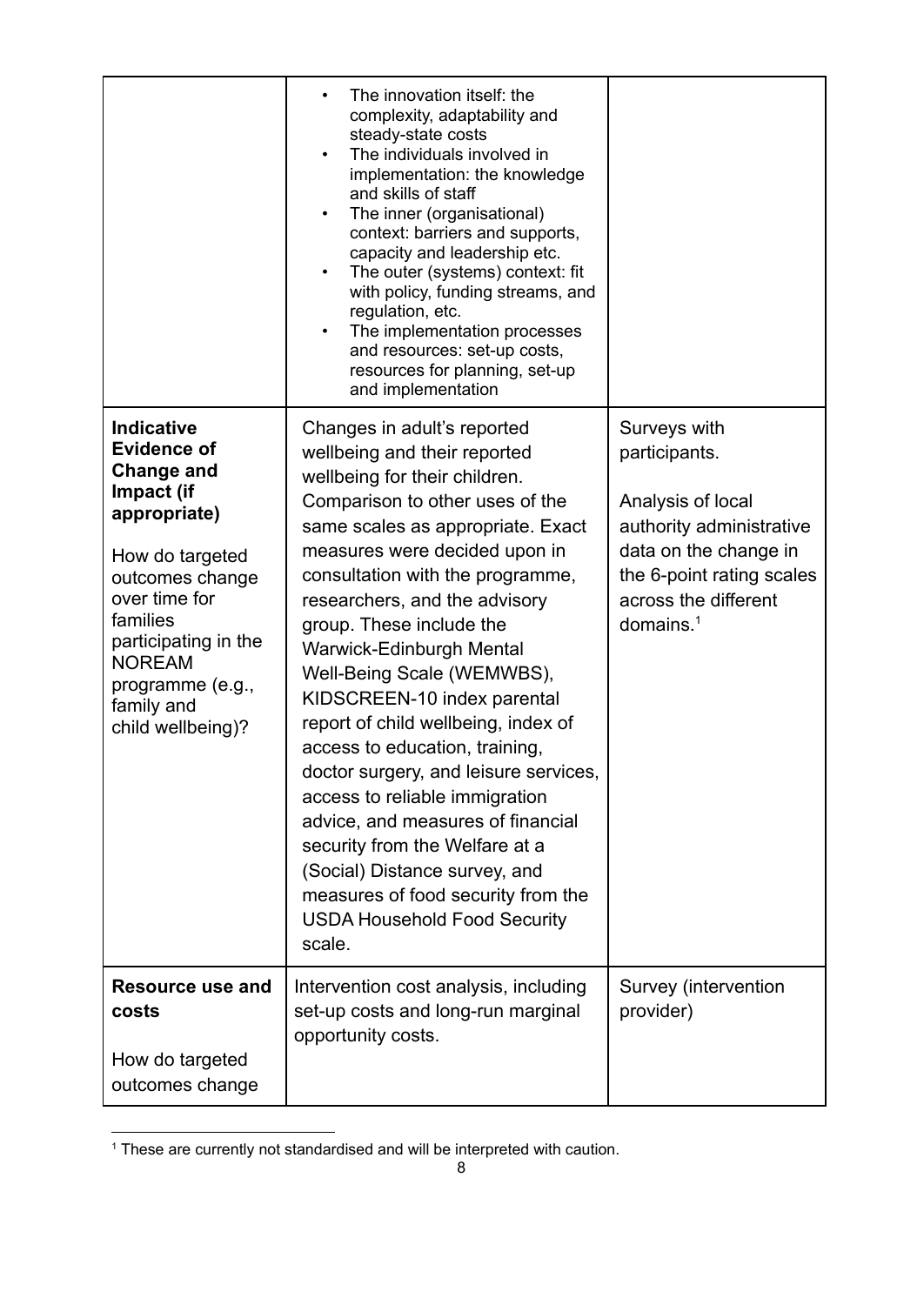| over time for<br>families<br>participating in the<br><b>NOREAM</b><br>programme?                                                                                                  | Historical service use and costs,<br>including Section 17 support<br>Change in service use and costs                                                                                                                                                                                                                                                                                                                                                                                                                                                                                                                           | Local authority<br>administrative data (if<br>feasible) and/or<br>vignette study<br>(intervention provider) |
|-----------------------------------------------------------------------------------------------------------------------------------------------------------------------------------|--------------------------------------------------------------------------------------------------------------------------------------------------------------------------------------------------------------------------------------------------------------------------------------------------------------------------------------------------------------------------------------------------------------------------------------------------------------------------------------------------------------------------------------------------------------------------------------------------------------------------------|-------------------------------------------------------------------------------------------------------------|
| <b>Readiness for trial</b><br>Overall, what is the<br>readiness of<br>NOREAM to be<br>tested in a rigorous,<br>experimental trial<br>involving its delivery<br>at multiple sites? | The assessment will consider the<br>dimension for readiness for a trial,<br>particularly:<br>- if there is a clear description of the<br>intervention, its implementation, and<br>its theory of change;<br>- if the intervention has<br>demonstrated adoption and reach;<br>- if the intervention is perceived to be<br>acceptable, appropriate, and<br>feasible; and<br>- if there are any ethical queries<br>raised about the programme (e.g.,<br>reporting of families to immigration<br>authorities)<br>- if there are any recommendations<br>for the further development and use<br>of NOREAM based on the<br>evaluation. | Synthesis analysis,<br>considering all of the<br>above.                                                     |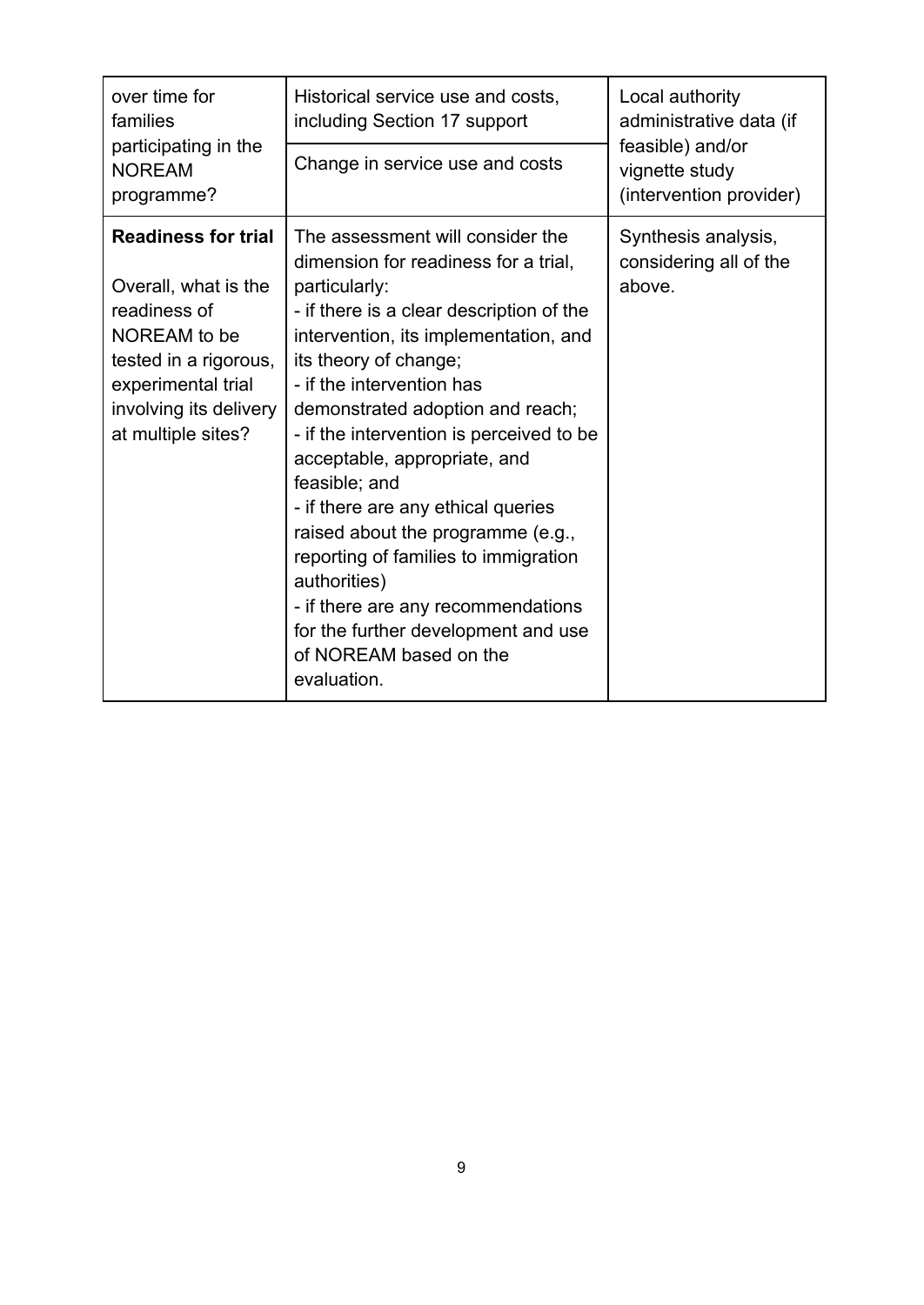#### <span id="page-9-0"></span>**Methods**

#### <span id="page-9-1"></span>**Sample selection and recruitment**

Hackney London Borough Council, a delivery partner, will identify families eligible to participate in the NOREAM pilot intervention and pilot evaluation. They are engaging networks throughout the borough to assist in spreading the word about the programme and anticipate that 45 families will take part in the trial. Hackney London Borough Council anticipates that most of these families will have strong English levels. Nonetheless, the evaluation team is designing the evaluation and information as well as data collection instruments to be acceptable for basic English reading levels. Additionally, the short surveys will be able to be completed by whichever adult feels most comfortable, and interpreter services will be engaged for interviews as preferred.

Families eligible for the pilot evaluation survey will be all families participating in the pilot intervention (that is, receiving support through the NOREAM programme during the pilot intervention). Participating adults from each family will be asked if they wish to complete the survey. Consent information will be provided each time before a survey is completed in clear, concise language. We plan to ask all families if they wish to complete the initial survey as part of the first session of the NOREAM programme to obtain a baseline. Additionally, we plan to offer a £10 voucher for each family completing the follow up survey.

Based on an anonymised list to be created by the NOREAM programme, we will randomly select adults from 10 families to complete an interview. We will use a random number generator to select the numbers of families and ask the NOREAM delivery team to give these families an information sheet inviting them to participate in an interview. With this information sheet, it will be made clear that the evaluation is independent from the NOREAM programme, what participation in the interview would imply, and that a £20 voucher compensation will be offered for time spent on interviews. Informed consent will be obtained and recorded prior to interview. More information on consent processes is included in the ethics section.

#### <span id="page-9-2"></span>**Data collection**

The data collection will include gathering document records of the programme, administrative data about programme reach, scope, and activities, and data from NOREAM staff, stakeholders and participants.

Semi-structured interviews will be conducted with key staff at two points in time (10 interviews total with 2 social workers, 1 migration adviser, 1 housing support worker, and 1 lead of statutory neglect assessment conference). Interviews with other staff, management, and NOREAM partners will be conducted at one time point (n=5). The same applies to interviews with randomly selected participants (n=10). This interview data will provide information on the feasibility of the services, fidelity and adaptation, differentiation of services, barriers and facilitators to implementation, reach, acceptability, evidence on the promise of the mechanisms of the intervention, and readiness for a trial.

Additionally, we will develop a short survey for NOREAM participants. It is anticipated that this survey will be completed at the point of referral and 3-months post referral or at the point of case closure (if earlier). This survey will focus on understanding what services participants have received, their acceptability, and indications of change over time per the theory of change. Measures include parental well being from the Warwick-Edinburgh Mental Well-Being Scale (WEMWBS), parental report of child wellbeing from the KIDSCREEN-10 index, index of access to education, training, doctor surgery, and leisure services, access to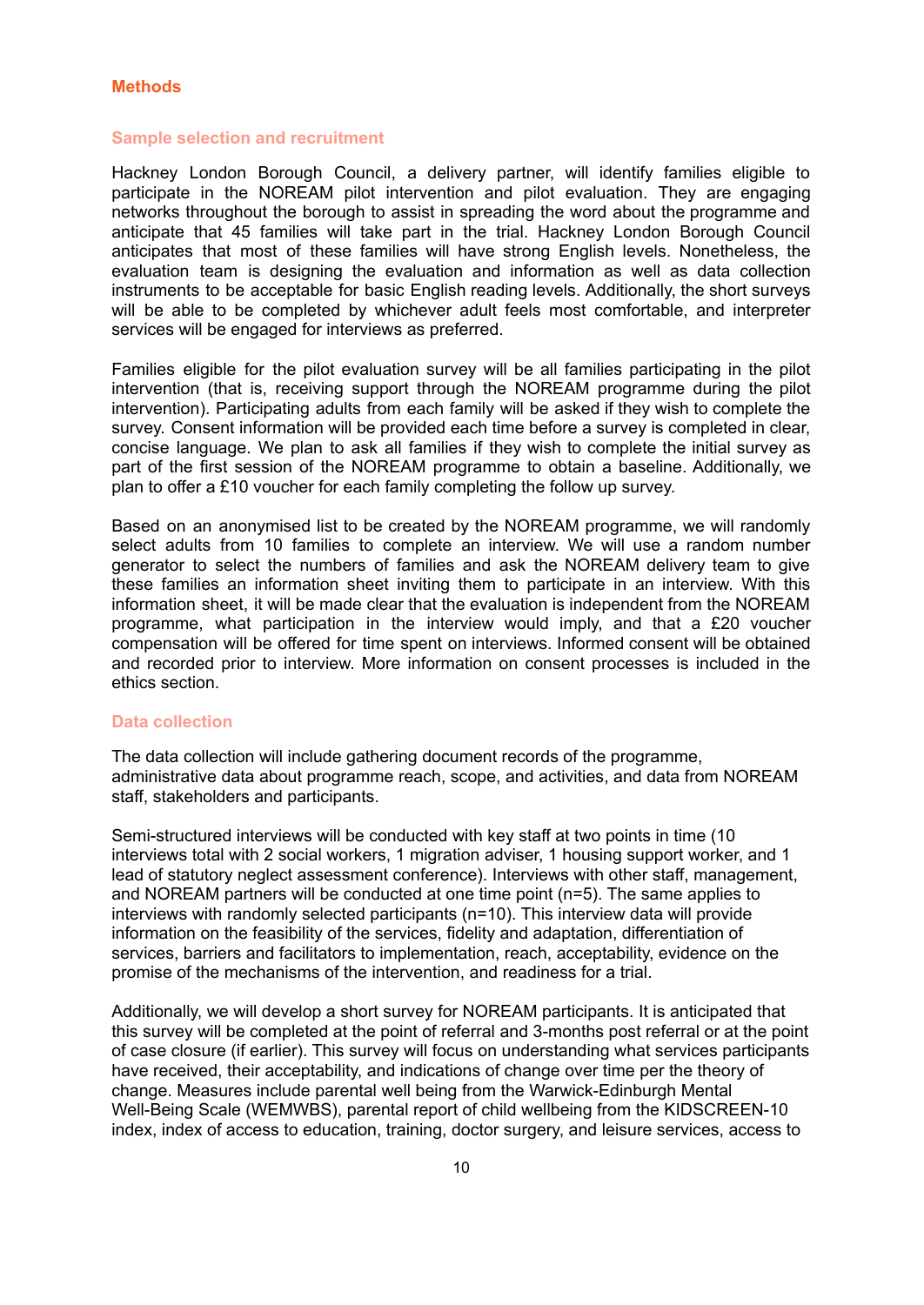reliable immigration advice, and measures of financial security from the Welfare at a (Social) Distance survey, and measures of food security from the USDA Household Food Security scale.

In summary, pilot data will be captured through the data collection methods described in the table below.

| <b>Data Collection Method</b>                                                                                                                                                               | <b>Sample Size</b> | <b>Collection Timeline</b>                                                                                                                                       |
|---------------------------------------------------------------------------------------------------------------------------------------------------------------------------------------------|--------------------|------------------------------------------------------------------------------------------------------------------------------------------------------------------|
| <b>Surveys for participants</b><br>Time 1<br>Time 2                                                                                                                                         | T1:45<br>T2:35     | - T1: April-September 2021: at<br>point of referral<br>- T2: July-December 2021:<br>Rolling 3-months post referral<br>(or at point of case closure if<br>before) |
| <b>Interviews with key staff</b><br>Time 1<br>Time 2                                                                                                                                        | T1:5<br>T2:5       | - T1: March-April 2021<br>T2: October-December 2021                                                                                                              |
| <b>Interviews with</b><br>stakeholders (other staff,<br>management and partner)                                                                                                             | 5 interviews       | - October-December 2021                                                                                                                                          |
| <b>Interviews with (randomly</b><br>selected) participating<br>families                                                                                                                     | 10                 | - September-October 2021                                                                                                                                         |
| <b>Local authority</b><br>administrative data:<br>This includes document<br>analysis of the records of the<br>programme about the reach,<br>scope, activities and cost of<br>the programme. | Not applicable     | Administrative data work<br>- March-April 2021<br>- November-December 2021<br>Cost analysis<br>- February 2021-February 2022                                     |

<span id="page-10-1"></span>*Table 2: Overview of main data collection methods and estimated sample sizes*

## <span id="page-10-0"></span>**Analysis**

The data analysis will follow the main questions outlined above. Qualitative data will be analysed using the framework method: a matrix-based approach that enables deep data interrogation and comparative analysis to answer the specific questions (Gale, et al., 2013). The frame for answering these questions is provided in Table 1 with the questions and relevant dimensions of analysis or indicators. The method also allows for some frames to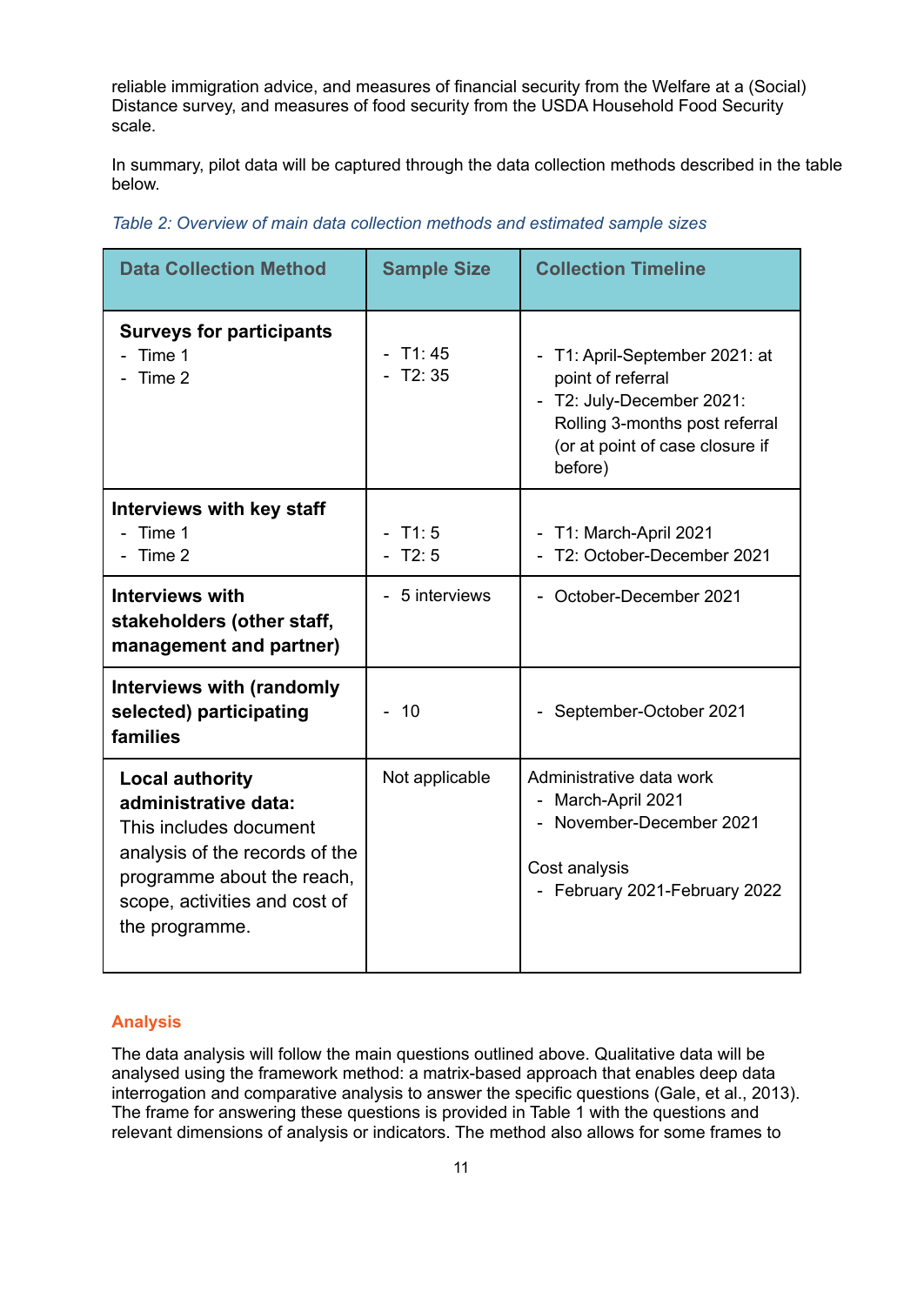emerge inductively from the data as well as those that have already been specified and will be used in deductive coding. We will use the qualitative analysis software Dedoose to code transcripts. Survey data will be analysed descriptively given small sample sizes. We will work as a team to review emerging findings, and preliminary findings will also be reviewed by the Advisory Group before submission of the final report.

The data will be analysed at two points in time: in April-June 2021 – with the output being an interim report, which will include preliminary theory of change findings and insights from time 1 interviews with key staff; and in January-March 2022, involving a complete synthesis of all findings. Question 5 will be answered through the final synthesis. Simultaneously, through working in partnership to examine the theory of change and use administrative data, some of the evaluation activities in defining the evaluation may embed into the programme during the timescale of the evaluation.

#### <span id="page-11-0"></span>**Indicative evidence of impact analysis**

The evaluation includes an exploratory element to examine data for the purposes of seeing if there are any measures of indicative evidence of impact that can be added for an impact evaluation and for the cost evaluation (described in the next section).

The pre- and post- surveys will be analysed descriptively to look at changes over time. Relative measures and changes for outcomes of interest (e.g., wellbeing) will be compared with any relevant comparisons for standardised measures. It is not anticipated that impact analysis will be appropriate for the sample sizes and comparisons available for these surveys.

#### <span id="page-11-1"></span>**Analysis of service use and costs**

The economic analysis will have two components: intervention costs and preliminary cost-offset analysis.

The intervention cost analysis will examine the costs of adapting and implementing the programme and of various components. To the extent possible, this will distinguish between set-up costs and steady-state costs to inform local authority decisions about scaling up the model. We will use a bottom-up approach to estimate the long-run marginal opportunity costs of the programme.

The cost-offset analysis will examine what costs may be offset if crisis supports are avoided or reduced, and how service use may change as a result of the intervention. Provided data are available and accessible, we will work with the intervention provider to enable them to extract information on service use from their records, including Section 17 support. We will apply appropriate unit costs drawn from publicly available sources (Curtis & Burns, 2018; Department of Health, 2018) or calculated using an equivalent approach (Beecham, 2000) to instances of service use. Based on these historical costs, we will calculate savings that follow from improvements in 'administrative outcomes', from a public sector perspective. Should historical data not be accessible, we will develop 2-3 case study vignettes (together with Hackney Borough Council) to illustrate service receipt and associated costs in the context of individual characteristics and needs, contrasting 'typical' patterns with and without NOREAM.

## <span id="page-11-2"></span>**Ethics**

Ethics are an integral part of the proposed NOREAM Pilot Evaluation work and will be considered throughout the research process. We will also work with an advisory group which will include invited representation across research, policy, practice, and lived experience to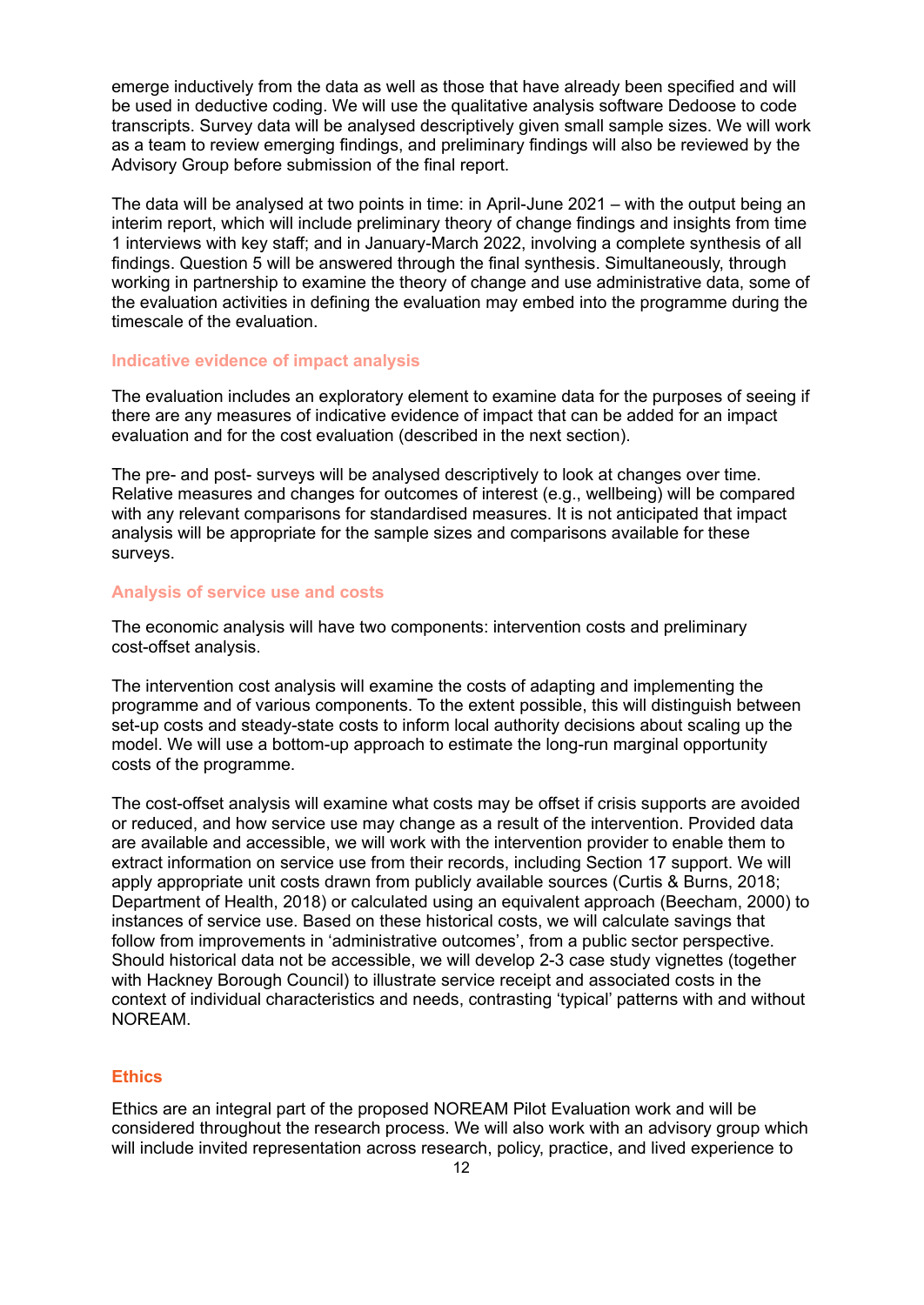provide feedback in order to revise the approach to the evaluation, examine preliminary findings, and create greater impact for the evaluation.

Ethical approval for the evaluation protocol will be sought through the What Works for Children's Social Care Research Ethics Committee (WWCSC REC) via a submission in January 2021. A thorough discussion of ethical considerations is available in the REC form, but some highlighted issues are discussed in Table 3.

<span id="page-12-0"></span>*Table 3: Ethical considerations and mitigations*

| <b>Ethical</b><br>consideratio<br>n                                                                       | <b>Mitigation</b>                                                                                                                                                                                                                                                                                                                                                                                                                                                                                                                                                                                                                                                                                                                                                                                                                                                                                                                                                                                                                                 |
|-----------------------------------------------------------------------------------------------------------|---------------------------------------------------------------------------------------------------------------------------------------------------------------------------------------------------------------------------------------------------------------------------------------------------------------------------------------------------------------------------------------------------------------------------------------------------------------------------------------------------------------------------------------------------------------------------------------------------------------------------------------------------------------------------------------------------------------------------------------------------------------------------------------------------------------------------------------------------------------------------------------------------------------------------------------------------------------------------------------------------------------------------------------------------|
| Ensure adults in<br>families taking<br>part in<br><b>NOREAM</b><br>understand<br>evaluation<br>activities | Adults in all families will be invited to participate in a short-survey, and<br>10 families will be selected at random and invited to participate in<br>interviews.<br>Families who receive support from Hackney London Borough Council's<br>through the NOREAM pilot intervention will be provided with an<br>information sheet with details of the pilot intervention, including the<br>Evaluation Lead's contact information. The information sheets for<br>participants of the NOREAM programme will be designed with simple,<br>clear language and for low reading levels and interpretation will be<br>made available. Their consent will be sought prior to research<br>activities (e.g., online survey, interview), and it will be made clear that<br>participants do not have to take part in the evaluation activities, that it<br>does not affect any services that they receive, and that they can skip<br>any questions. Furthermore, it will be explained that participant data<br>will not be identifiable in the final reporting. |
|                                                                                                           | Although it is anticipated that most families receiving the NOREAM<br>programme have strong levels of English, for evaluation activities, we<br>will use an interpreter if there is any doubt to the understanding of<br>consent or the activity. For interviews, we will also ask if those families<br>with very proficient English use would like an interpreter and for which<br>language.                                                                                                                                                                                                                                                                                                                                                                                                                                                                                                                                                                                                                                                     |
| Informed<br>consent for<br>interviews                                                                     | Informed consent will be obtained and documented prior to<br>interviews being conducted. Wherever possible, written informed<br>consent forms will be sought prior to the interviews.                                                                                                                                                                                                                                                                                                                                                                                                                                                                                                                                                                                                                                                                                                                                                                                                                                                             |
|                                                                                                           | If interviews take place in person, signed consent forms will be<br>obtained prior to starting the interview. However, if interviews do not<br>take place in person, they will be conducted over the phone, and<br>consent forms will be emailed, mailed, or provided to participants to<br>be signed and returned before the interviews. If a consent form has                                                                                                                                                                                                                                                                                                                                                                                                                                                                                                                                                                                                                                                                                   |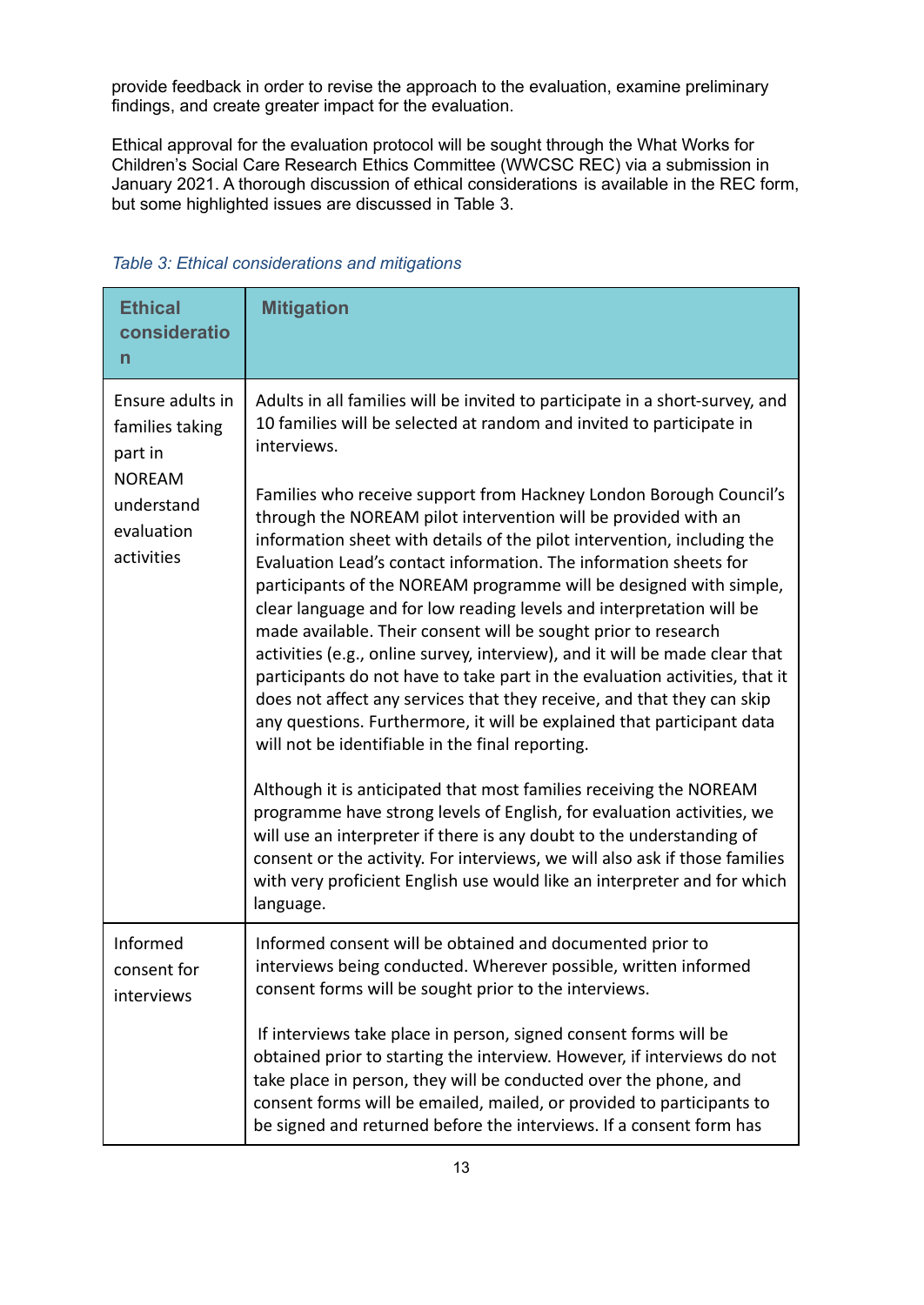|                      | not been returned, the researcher conducting the interview will<br>confirm that the participant has read the Participant Information<br>Sheet, will go over it with them, and will obtain verbal consent for the<br>interview over the phone. The researcher will record the record of this<br>consent and will obtain explicit permission to record the interview. We<br>will also remind participants of informed consent during the interview.                                                                                                                                                                                                                                                            |
|----------------------|--------------------------------------------------------------------------------------------------------------------------------------------------------------------------------------------------------------------------------------------------------------------------------------------------------------------------------------------------------------------------------------------------------------------------------------------------------------------------------------------------------------------------------------------------------------------------------------------------------------------------------------------------------------------------------------------------------------|
| Right to<br>withdraw | For interviews, participants will be told that they can withdraw their<br>participation at any time up until the submission of the report. This<br>will be reiterated at each stage of their participation.                                                                                                                                                                                                                                                                                                                                                                                                                                                                                                  |
| Data security        | All information gathered about individuals will be pseudonymised and<br>kept completely confidential in accordance with Section 5 of the Data<br>Protection Act and the General Data Protection Regulation (GDPR). CEI<br>and LSE have in place appropriate technical and organisational<br>measures to protect personal data and/or special category data. No<br>information about individual study participants will be made available<br>to anyone outside of the research teams at CEI and CPEC.<br>Interviews and surveys will be tracked via a unique identifier number,<br>with data kept separately from any contact information.<br>Full details on data handling can be found in the next section. |

## <span id="page-13-0"></span>**Data handling**

All information gathered about individuals will be pseudonymised and kept completely confidential in accordance with Section 5 of the Data Protection Act and the General Data Protection Regulation (GDPR). GDPR Article 6 (1) (f) states that 'processing is necessary for the purposes of the legitimate interests pursued by the controller or by a third party except where such interests are overridden by the interests or fundamental rights and freedoms of the data subject which require protection of the personal data'. The evaluation team's legal basis for processing Shared Personal Data shall be legitimate interests. The processing of data collected about the programme is expected to have clear benefit for understanding research about the programme with a limited privacy impact on the individual. Additionally, we shall process special category data under Article 9 under processing that is necessary for the performance of research being carried out in the substantial public interest (Paragraph 13, Schedule 1). We will also gather explicit consent for interview and survey research activities.

CEI and CPEC have in place appropriate technical and organisational measures to protect personal data and/or special category data. We will store pseudonymised data in a secure research folder (accessible only by the evaluation team members), which is stored on an encrypted server. CEI UK uses Egress for the secure email transfer of any personal and/or special category data. Interviews and surveys will be tracked via a unique identifier number, with data kept separately from any contact information. CEI UK's Privacy Policy which is relevant for this evaluation is available at: <https://www.ceiglobal.org/contact>.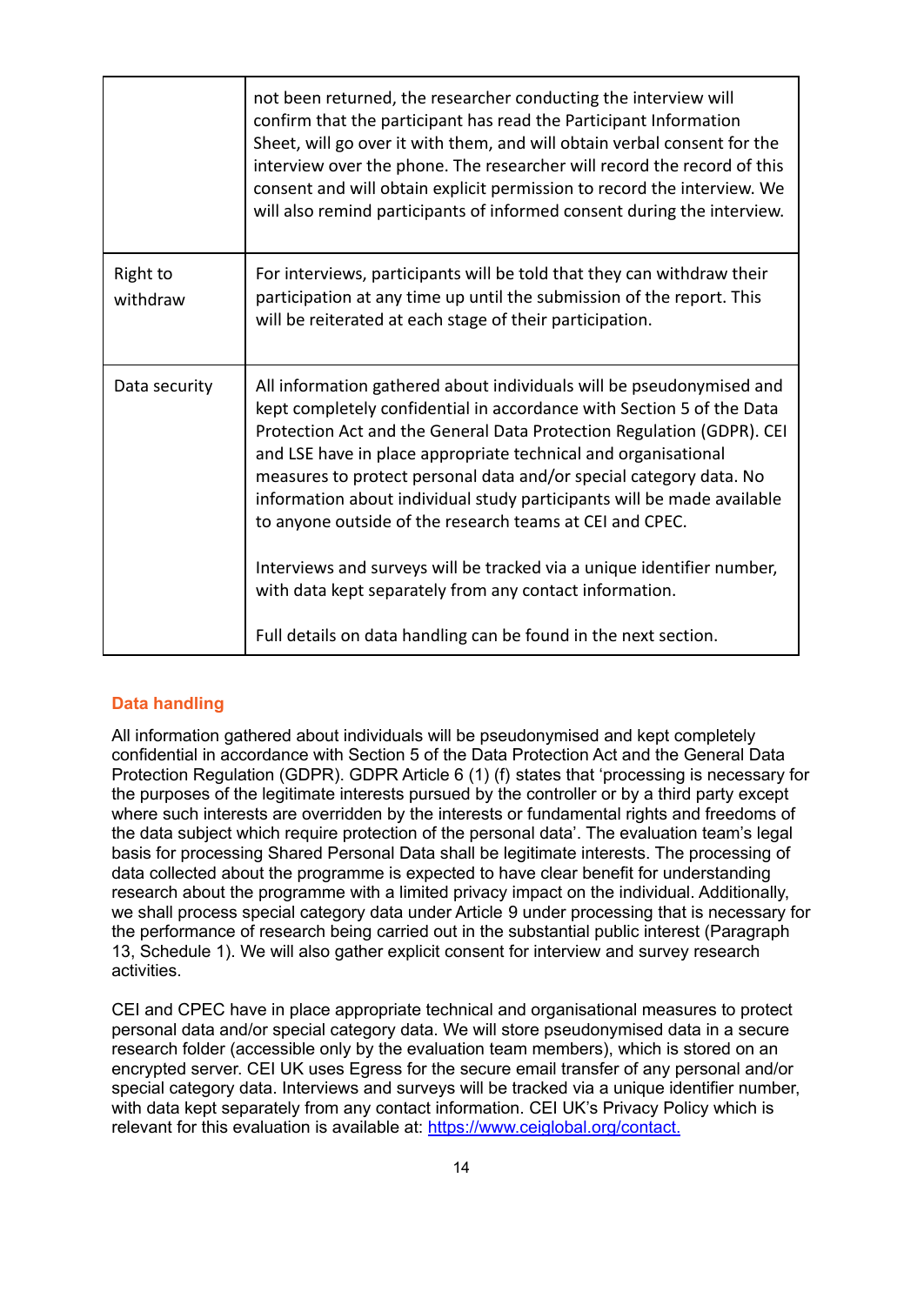No information about individual study participants will be made available to anyone outside of the research teams at CEI and CPEC. Names and other identifiers of NOREAM staff, of other stakeholders and of families receiving support through the NOREAM pilot programme will not be used in the final report.

At the end of the project, CEI will submit any impact data to the What Works for Children's Social Care (WWCSC) data archive. This archive is hosted and stored by the Office of National Statistics ("ONS") Secure Research Service on behalf of WWCSC, who are the data controller and access to any data stored within the archive is therefore controlled by the ONS and WWCSC only.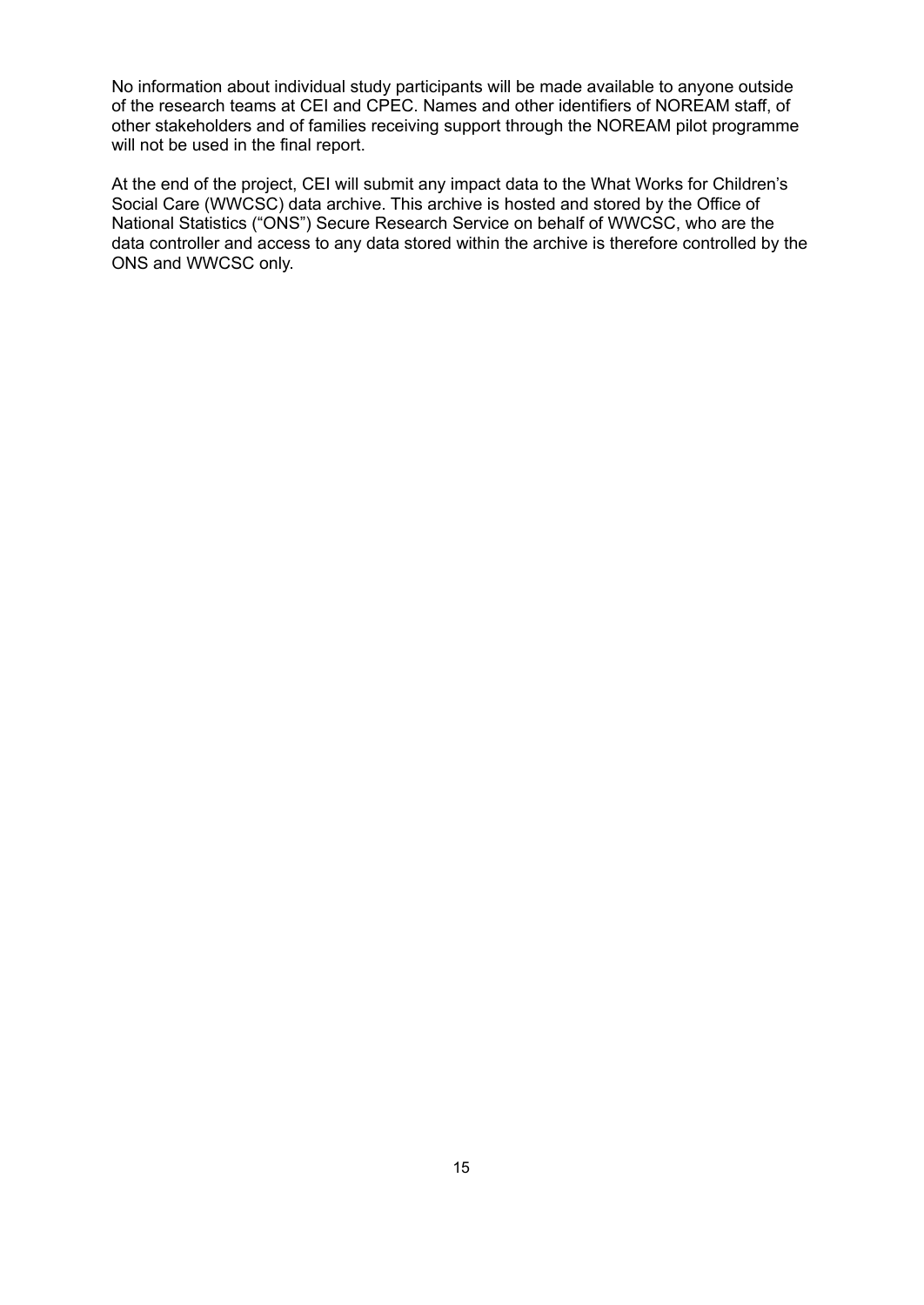## <span id="page-15-0"></span>**Personnel**

The section below outlines key roles:

Dr Ellie Ott, Senior Advisor CEI – NOREAM Evaluation Manager

Dr Ott will be the project manager and primary investigator, conducting the pilot evaluation and involved in other elements.

Dr Bianca Albers, Associate Director CEI

Bianca Albers, PhD, will lead the design of the implementation evaluation and brings expertise on implementation.

Georgina Mann, Research Assistant CEI

Georgina Mann will provide research and administrative support to the pilot evaluation.

Dr Eva-Maria Bonin, Assistant Professorial Research Fellow, CPEC, London School of Economics and Political Science

Dr Bonin, Assistant Professorial Research Fellow at the 'Care Policy and Evaluation Centre' at LSE, will undertake the cost analysis component of the NOREAM pilot evaluation.

## <span id="page-15-1"></span>**Risks**

This section outlines the anticipated risks to the NOREAM trial that may arise and steps that will be taken to mitigate against these.

<span id="page-15-2"></span>

|  |  |  |  | Table 4: Table of evaluation risks and mitigations |
|--|--|--|--|----------------------------------------------------|
|--|--|--|--|----------------------------------------------------|

| <b>Risk</b>                                                                                                                                                                                                                                                                        | <b>Mitigation</b>                                                                                                                                                                                                                                                                                      |
|------------------------------------------------------------------------------------------------------------------------------------------------------------------------------------------------------------------------------------------------------------------------------------|--------------------------------------------------------------------------------------------------------------------------------------------------------------------------------------------------------------------------------------------------------------------------------------------------------|
| Difficulty in recruiting participants of<br><b>NOREAM</b> for data collection<br>activities (Likelihood: medium,<br>Impact: medium)                                                                                                                                                | Ensure that the survey and interviews are<br>short and concise<br>Build surveys into project to increase<br>$\bullet$<br>participation<br>Consider recruiting participants through<br>$\bullet$<br>Project 17 or Hackney Migrant Centre if<br>there are difficulty recruiting through<br><b>NOREAM</b> |
| Administrative data not accessible<br>for the evaluation or usable for<br>evaluation purposes, e.g., due to<br>local authority data systems, the way<br>in which measures are defined<br>and/or have been interpreted<br>(Likelihood: high, Impact: low for a<br>pilot evaluation) | Not relying on administrative data analysis<br>for most questions<br>Meeting with Hackney data experts early<br>in the evaluation<br>Creation of a DSA<br>Work with Hackney to develop/improve<br>$\bullet$<br>measures for a next stage of evaluation of<br><b>NOREAM</b>                             |
| Data insufficient for analyses<br>(likelihood: very low, impact: high)                                                                                                                                                                                                             | Data is collected from multiple sources,<br>including through the surveys of<br>participants, though interviews with                                                                                                                                                                                   |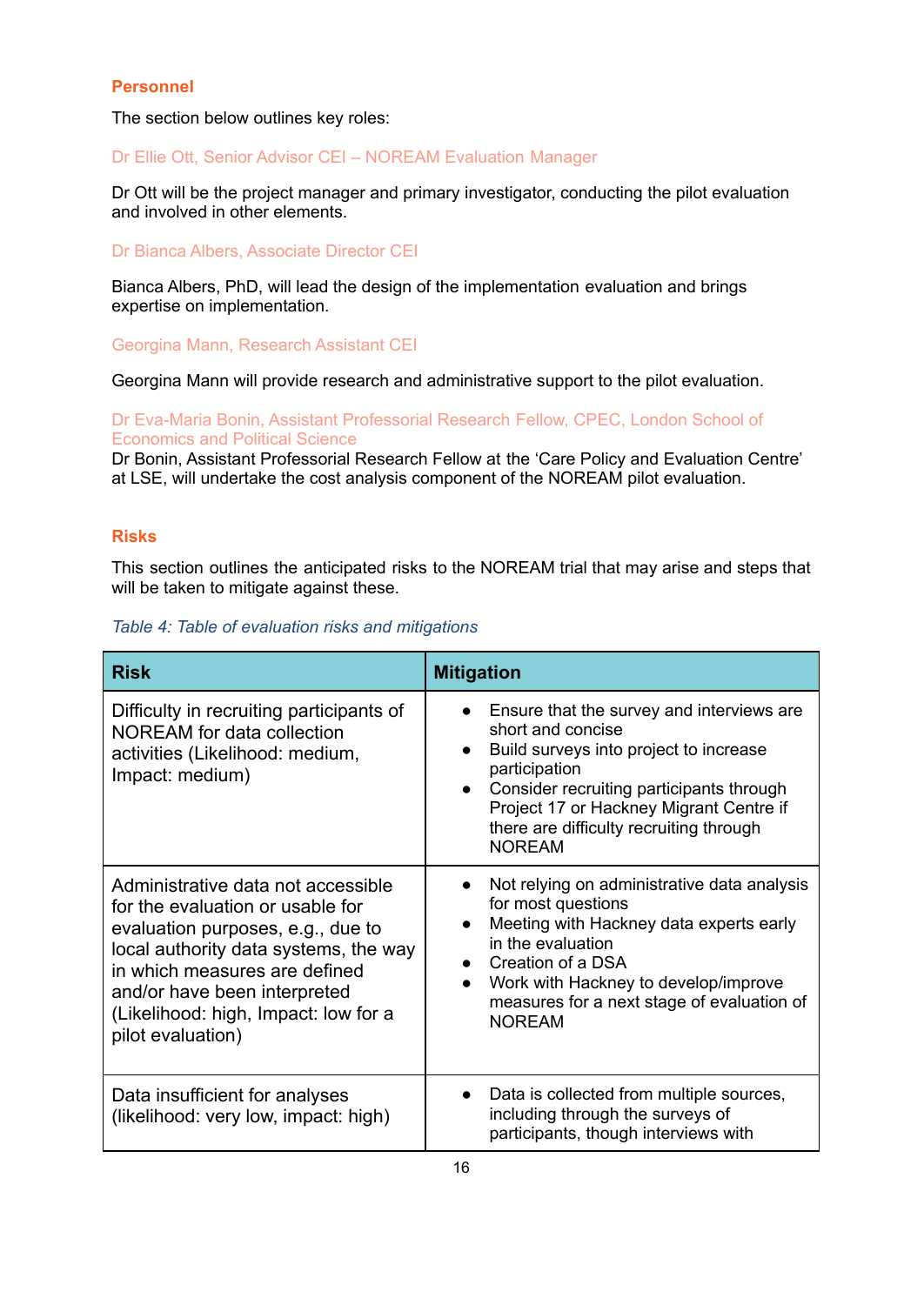|                                                                                                                                                                                                                                                                   | NOREAM staff, interviews with partners,<br>interviews with participants, and through<br>administrative data where                                                                                                           |
|-------------------------------------------------------------------------------------------------------------------------------------------------------------------------------------------------------------------------------------------------------------------|-----------------------------------------------------------------------------------------------------------------------------------------------------------------------------------------------------------------------------|
| Unrealistic expectations by funder,<br>programme, and/or partners on<br>ability to detect impact and change<br>(Likelihood: very low, Impact: low)                                                                                                                | Clear communication<br>Focus on implementation and process<br>$\bullet$<br>evaluation<br>Build-up knowledge to detect impact in<br>future evaluations                                                                       |
| Difficulties in carrying out NOREAM<br>as designed and planned by<br>programme team, e.g., due to lack of<br>resources, staff illness/turnover,<br>Covid-19 related reallocation of staff.<br>or other administrative barriers<br>(Likelihood: low, Impact: high) | Programme team to manage this risk<br>Maintain focus of the evaluation on<br>$\bullet$<br>implementation and lessons learned<br>Flexible design to change if research<br>$\bullet$<br>questions or indicators need to shift |

# <span id="page-16-0"></span>**Timeline**

The NOREAM evaluation has been planned to follow the below timeline and milestones.

# <span id="page-16-1"></span>*Table 5: Timeline of evaluation activities*

| <b>Phase</b>                                                                                                                                                                                                                                         | <b>Timing</b>                                                     | Lead                                 |  |
|------------------------------------------------------------------------------------------------------------------------------------------------------------------------------------------------------------------------------------------------------|-------------------------------------------------------------------|--------------------------------------|--|
| <b>Refine evaluation</b><br>design (Kick off<br>meeting, initial theory of<br>change workshop,<br>ethics, research<br>governance and DSAs)                                                                                                           | November 2020 - February<br>2021                                  | - Dr Ellie Ott                       |  |
| <b>Protocol and</b><br>programme launch                                                                                                                                                                                                              | January 2021 (protocol) and<br>February 2021 (programme<br>launch | Dr Ellie Ott                         |  |
| <b>Continued Theory of</b><br>change development                                                                                                                                                                                                     | - January 2021 - March 2021                                       | - Dr Ellie Ott                       |  |
| Time 1 data collection:<br>April - September 2021<br>- Surveys<br>March - April 2021<br>Interviews with staff<br>Interviews with<br>participating families<br>September - October 2021<br>October - December 2021<br>Interviews with<br>stakeholders |                                                                   | Dr Ellie Ott and Dr<br>Bianca Albers |  |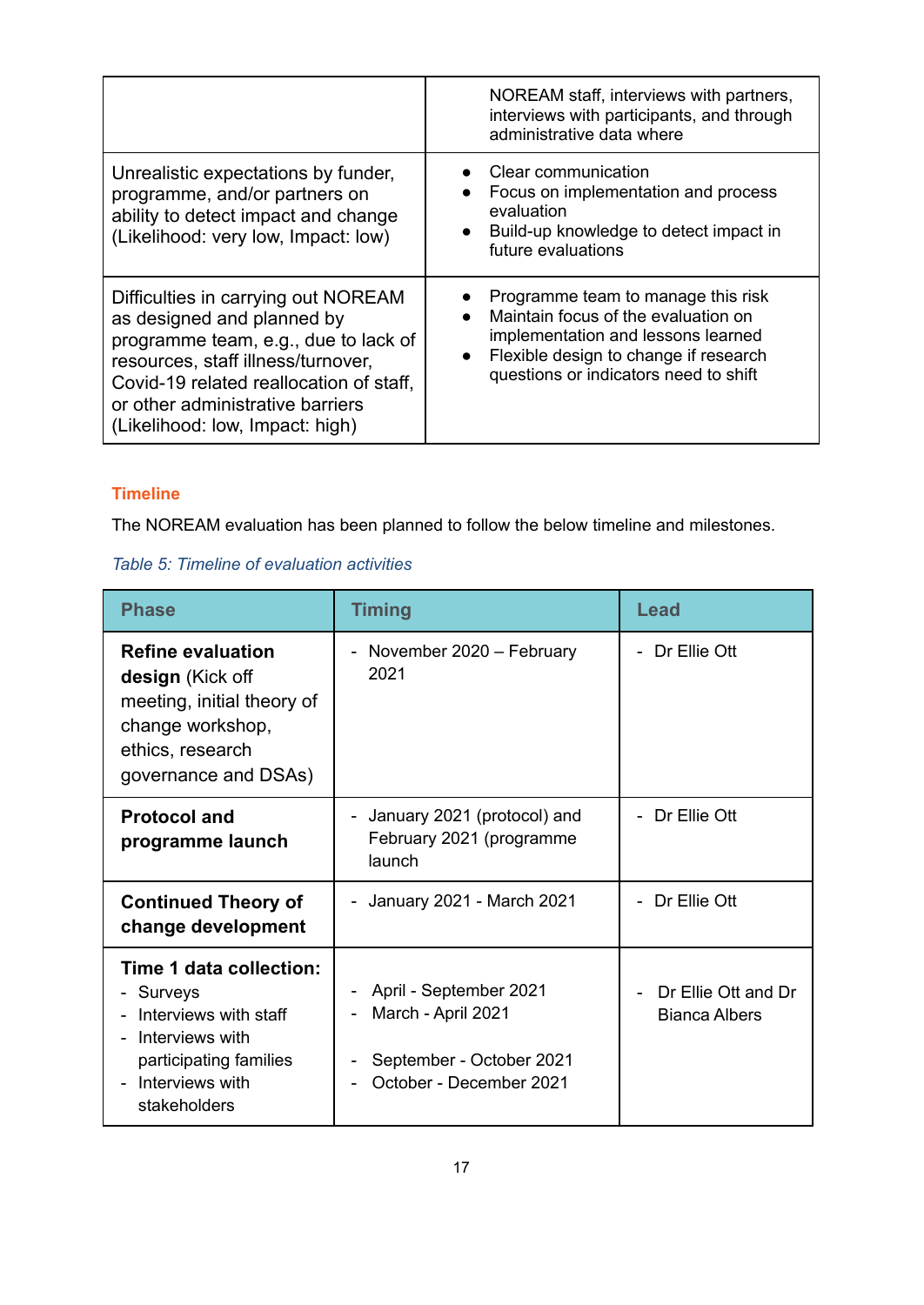| Time 2 data collection:<br>Surveys (rolling 3-month<br>post)<br>Time 2 interviews with<br><b>NOREAM</b> staff | July 2021 - December 2021<br>$\overline{\phantom{0}}$<br>October - December 2021 | Dr Ellie Ott, Dr<br>$\overline{\phantom{a}}$<br><b>Bianca Albers</b>                |
|---------------------------------------------------------------------------------------------------------------|----------------------------------------------------------------------------------|-------------------------------------------------------------------------------------|
| <b>Administrative data</b><br>work                                                                            | March - April 2021                                                               | Dr Ellie Ott                                                                        |
| <b>Final theory of change</b><br>workshop                                                                     | October - November 2021                                                          | Dr Ellie Ott                                                                        |
| Data collection for<br>service use and cost<br>analysis<br>Intervention cost<br>Service use                   | May - September 2021<br>September - December 2021                                | Dr Eva Bonin                                                                        |
| <b>Analysis</b><br>Interviews, synthesis<br>Cost analysis                                                     | October 2021 - February 2022<br>February 2021 - February 2022                    | Dr Ellie Ott, Dr<br>$\mathbf{r}$<br>Bianca Albers,<br>Georgina Mann<br>Dr Eva Bonin |
| <b>Pilot report</b><br>- Write up of report<br><b>Publication</b>                                             | January - March 2022<br>March 2022.                                              | Dr Ellie Ott, Dr<br>$\overline{\phantom{m}}$<br><b>Bianca Albers</b>                |

## <span id="page-17-0"></span>**Conflicts of interest**

<span id="page-17-1"></span>There are no known conflicts of interest.

#### **References**

- Beecham, J. (2000). *Unit Costs - Not Exactly Child's Play. A Guide to Estimating Unit Costs for Children's Social Care.* Department of Health, Dartington Social Research Unit & PSSRU.
- British Association of Social Workers. (2020). *NRPF: Statement and Guidance*. https://www.basw.co.uk/resources/basw-no-recourse-public-funds-nrpf-statement-and-g uidance

Children Act 1989, (1989).

- Craig, P., Dieppe, P., Macintyre, S., Mitchie, S., Nazareth, I., & Petticrew, M. (2008). Developing and evaluating complex interventions: The new Medical Research Council guidance. In *BMJ*. https://doi.org/10.1136/bmj.a1655
- Curtis, L. A., & Burns, A. (2018). *Uni Costs of Health and Social Care 2018*. https://doi.org/10.22024/UniKent/01.02.70995
- Damschroder, L. J., Aron, D. C., Keith, R. E., Kirsh, S. R., Alexander, J. A., & Lowery, J. C. (2009). Fostering implementation of health services research findings into practice: A consolidated framework for advancing implementation science. *Implementation*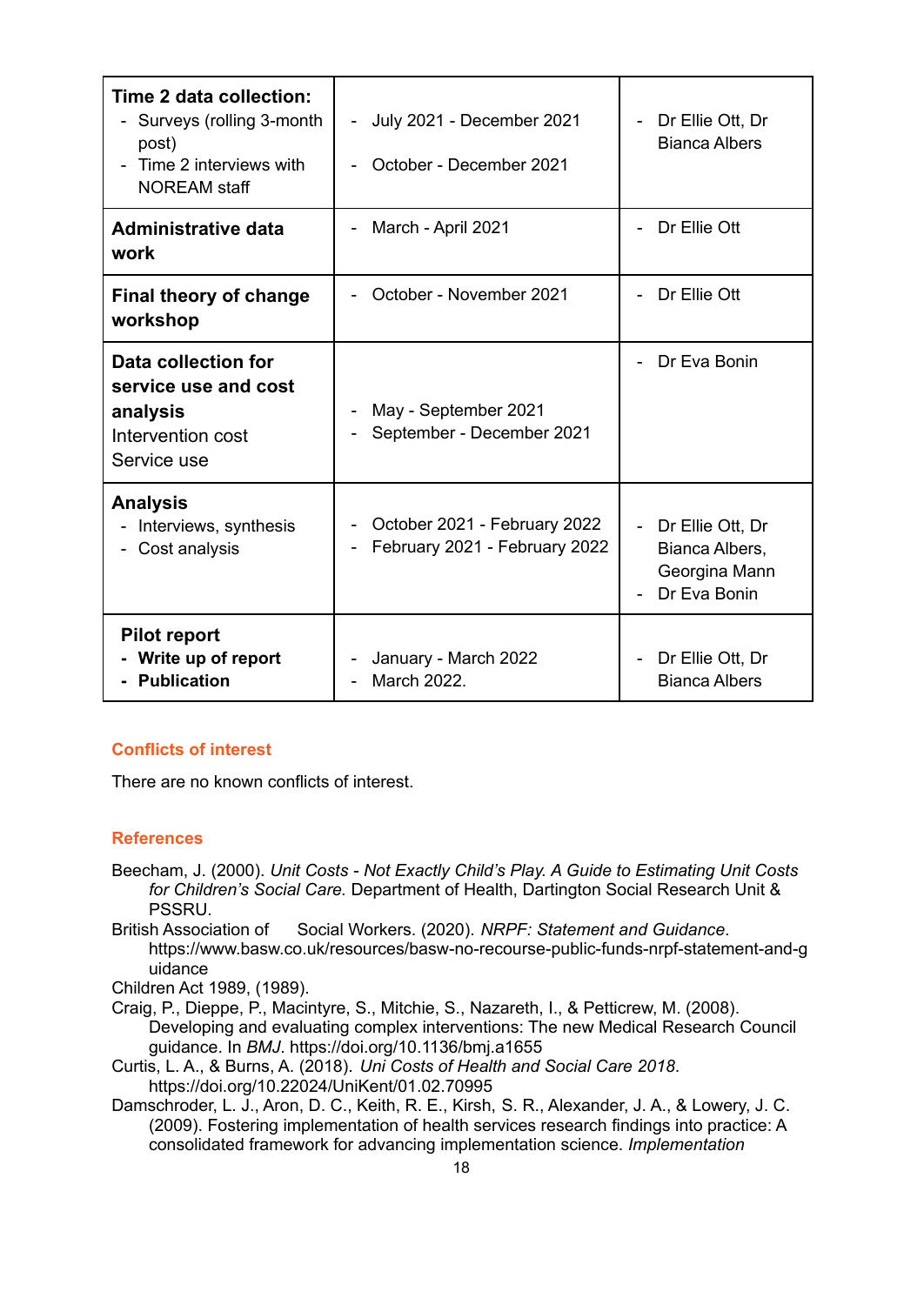*Science*. https://doi.org/10.1186/1748-5908-4-50

Department of Health. (2018). *NHS reference costs 2017-18*.

- Gale, N., Health, G., Cameron, E., Rashid, S., & Redwood, S. (2013). Using the framework method for the analysis of qualitative data in multi-disciplinary health research. *BMC Medical Research Methodology*, *7*(5), 260–261.
- Glanville, P. (2020). *Letter to Home Secretary Rt Hon Priti Patel MP re: Impact of the coronavirus (COVID-19) Crisis on migrants and refugees*. https://news.hackney.gov.uk/100k-emergency-fund-to-support-local-migrants-and-refug ees-blocked-from-welfare-system/
- Jolly, A., Sojka, B., Dickson, E., Qureshi, F., Stamp, D., & Morgan, B. (2020). *Local Authority responses to people with NRPF during the pandemic: Interim project findings briefing*. https://doi.org/10.31124/advance.12356648
- Jolly, A., Thomas, S., & Stanyer, J. (2020). *London's children and young people who are not British citizens: A profile*. https://doi.org/10.13140/RG.2.2.13839.12964
- NPRF Network. (2018). *Practice Guidance for Local Authorities (England): Assessing and Supporting Adults who have No Recourse to Public Funds* (Issue April).
- Pinter, I., Compton, S., Parhar, R., & Majid, H. (2020). *A Lifeline for All. Children and Families with No Recourse to Public Funds* (Issue May).
- Pinter, I., & Leon, L. (2020). *Keeping safe without a safety net: How are children faring when families have no access to mainstream benefits?* LSE Blogs. https://blogs.lse.ac.uk/socialpolicy/2020/12/17/keeping-safe-without-a-safety-net-how-ar e-children-faring-when-families-have-no-access-to-mainstream-benefits/
- Robson, C. (2002). *Real world research* (2nd ed.). Oxford: Blackwell publishers.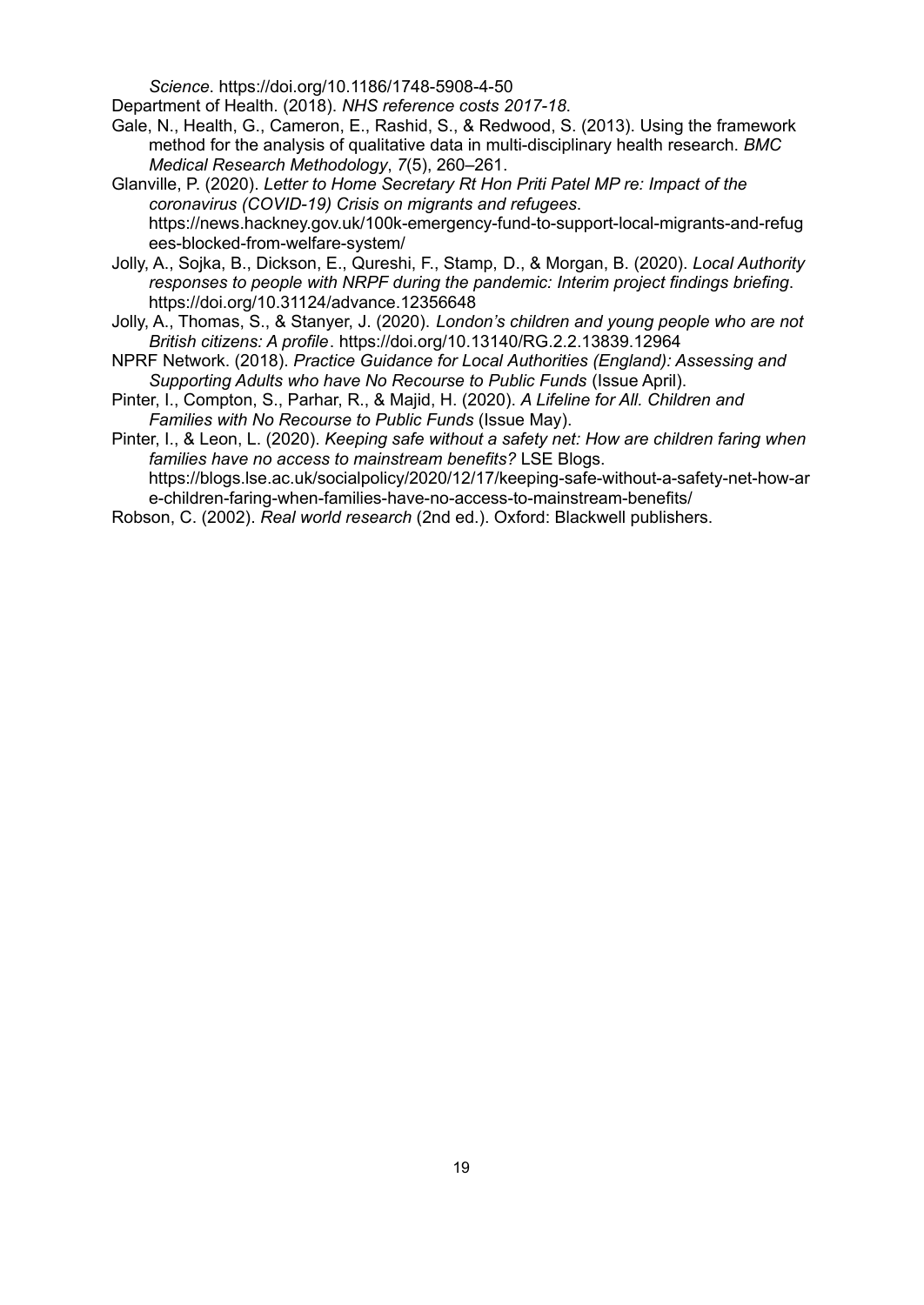# **Appendix 1: Draft NOREAM theory of change**

This theory of change is a version dated 5 February 2021. It was developed using programme documentation and insights gathered via a workshop led by CEI's evaluation team and involving NOREAM programme developers as well as staff from What Works for Children's Social Care with changes based on a workshop and consultation with the NOREAM Programme Steering Group.

<span id="page-19-0"></span>

| <b>PROBLEMS &amp; TARGET POPULATION</b>  | <b>RESOURCES (INPUTS)</b>     | <b>ACTIVITIES (THE</b><br><b>PROGRAMME) &amp; OUTPUTS</b> | <b>IMPLEMENTATION</b><br><b>OUTCOMES</b> | <b>MECHANISMS OF CHANGE</b><br>(OUTCOMES) | <b>IMPACT</b>                           |
|------------------------------------------|-------------------------------|-----------------------------------------------------------|------------------------------------------|-------------------------------------------|-----------------------------------------|
| <b>Target population:</b>                | Program staffing (one early   | (1) NOREAM outreach                                       | <b>Reach: No set number</b>              | Immigration advisers assist in            | More families with NRPF have support    |
| People with NRPF at risk of destitution. | action team):                 | activities:                                               | of families to be                        | regularising immigration status           | needs met by LA                         |
|                                          | - 2 part-time social workers, | - Outreach to                                             | supported by the                         | or creating plans to do so                | - Improved housing situations           |
| <b>Families with NRPF do not receive</b> | 1 immigration advisor         | families/communities                                      | NOREAM team:                             | This allows access to other               | More regularisation of immigration      |
| support for needs:                       | - 1 housing support worker    | (originally events)                                       | intention: to increase                   | support services                          | status                                  |
| Lack of integration for families with    |                               | Outreach to                                               | in the number of                         | - This improves uncertainty and           | Improved income and employment          |
| NRPF in universal and targeted           | Ongoing support:              | organisations for                                         | families with NRPF                       | mental health                             | - Improvements across all NOREAM        |
| services                                 | Research Fellow               | collaboration                                             | receiving support                        |                                           | support domains depending on            |
|                                          | Team Manager / Consultant     | Word of mouth to the                                      | through NOREAM                           | <b>Housing officer improves access</b>    | needs of individual family              |
| Supports not on offer to them:           | <b>SW</b>                     | programme                                                 |                                          | to & take up of housing                   | Improvement in social inclusion of      |
| Threshold for support too high           |                               |                                                           | Doable/feasibility:                      |                                           | migrants in the local authority         |
| Families with support needs are          | Wider team/connections:       | (2) NOREAM delivery:                                      | Early action teams &                     | Referrals to other appropriate            | (universal and targeted) services       |
| turned away from support because         | Steering group                | - Early Action Teams                                      | local authorities (and                   | services depending on needs,              | available in the borough                |
| of immigration status & resources        | Representatives across        | delivering a solution                                     | relevant others) view                    | including:                                |                                         |
| Professional lack of understanding of    | Hackney – housing, strategic  | focused intervention to                                   | NOREAM as feasible                       | - Access to other services &              | Improved adult & child mental and       |
| entitlements, understanding of           | policy                        | people with NRPF at risk of                               | to deliver                               | legal status to improve income            | social wellbeing for families with NRPF |
| immigration-welfare nexus (family &      | Representatives from          | destitution.                                              |                                          | Access to other status & legal            | - Improvement in the self-reported      |
| immigration law)                         | neighbouring Las              | - Social worker conducting                                | Costs: of delivering &                   | status to improve food security           | wellbeing for families with NRPF        |
| Within LA services, coordination is      | Mothers supported by the      | assessments                                               | implementing the                         |                                           |                                         |
| patchy                                   | team in the past              | Social Worker delivers                                    | programme                                | <b>Reduction in likelihood of</b>         | Better value for money to local         |
| Practice guidance not                    | Project 17 (local voluntary   | 3-10 possible sessions to                                 |                                          | children & adults experiencing            | authorities:                            |
| known/accessed, not always 'migrant      | org)                          | families                                                  |                                          | harm or neglect because of                | - Fewer repeat referrals of families    |
| aware'                                   | Refugee action project        | Most families will also                                   |                                          | <b>NRPF status</b>                        | with NRPF to the local authority.       |
| Concerns about costs of running          | <b>NRPF Network</b>           | meet immigration adviser                                  |                                          | Reduction in risk of                      | Help more families effectively with a   |
| NRPF services, Section 17 costs have     |                               | for information                                           |                                          | exploitation, control, domestic           | short-term low intensity                |
|                                          | <b>Funding:</b>               | session/advice                                            |                                          | violence & trafficking                    | intervention, rather than only a few    |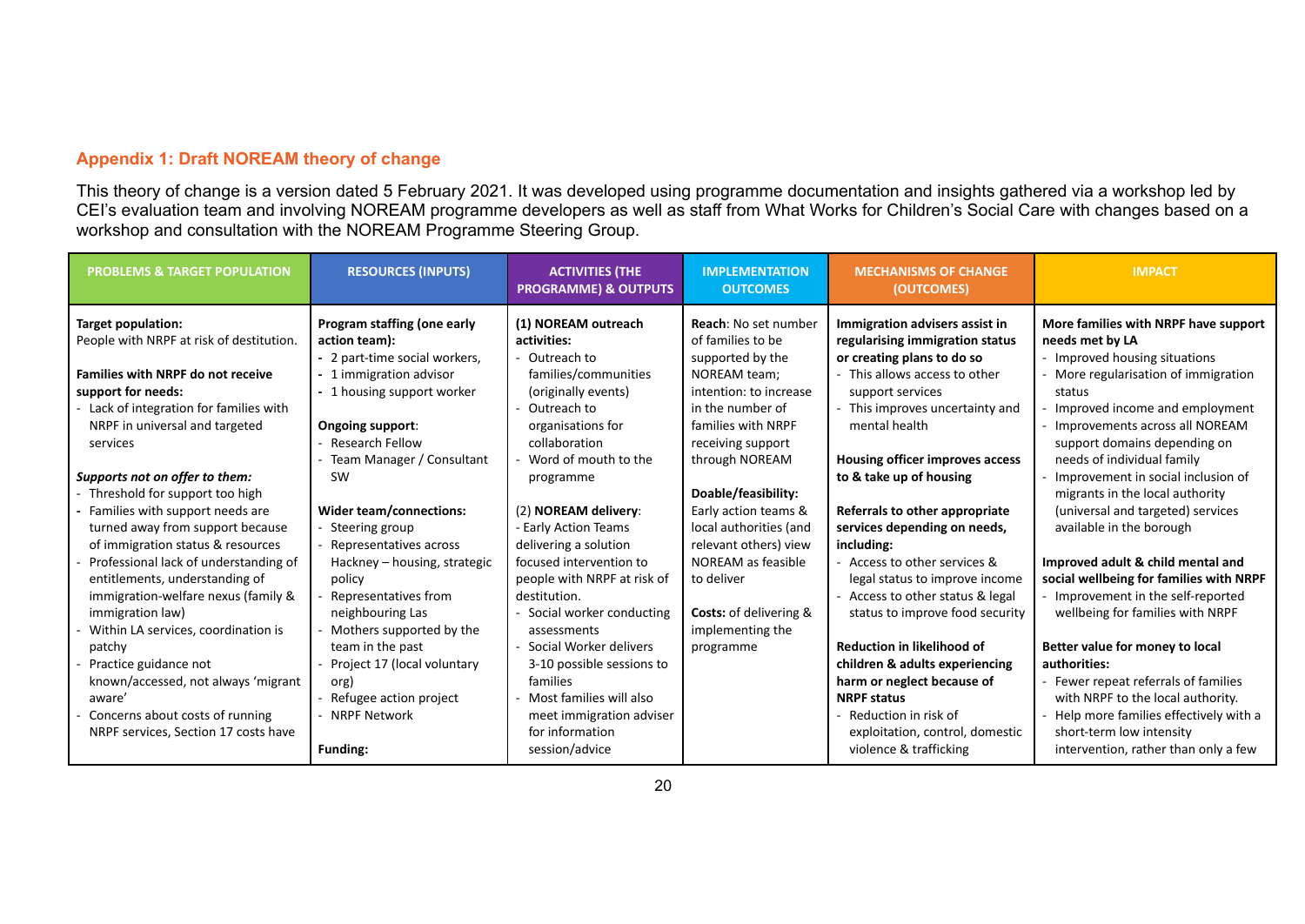| increased as budgets have decreased<br>- council costs aren't covered<br>Families bounced between adjacent<br>local authorities<br>Distrust between specialist voluntary<br>agencies & statutory services, lack of<br>multi-agency work in this area<br><b>Barriers to seeking support:</b><br>Fear (and reality) of status being<br>shared with Home Office if access<br>statutory support<br>Families do not access support that is<br>available; they wait until they face<br>homelessness before seeking support<br>Distrust of professionals<br><b>Target population:</b><br>Having NRPF and typically with<br>immigration issues as the presenting<br>concern (visa overstayers, those with<br>NRPF on visas, some refused<br>asylum-seekers),<br>With additional needs $-$ e.g.,<br>employment, destitution - who can<br>support themselves in at least the<br>next 2-3 months | <b>Emergency grants</b><br>Programme:<br>- NOREAM manual (areas of<br>support: income &<br>employment; exploitation,<br>control, domestic violence &<br>trafficking; health &<br>wellbeing; immigration<br>status; education, training &<br>leisure; food security;<br>housing; support network.<br>Screening tools (optional -<br>balance between<br>professional discretion and<br>replicability)<br>- Website with resources for<br>families and professionals<br>Info sheet(s) for families<br>Toolkit for LAs to do mapping<br>of resources in their<br>community<br>Outreach activities<br>- Access to translation as<br>needed<br><b>Space for meeting families:</b><br>- Virtual/phone or office, or<br>families' homes / community<br>settings if required | SW signposts and/or<br>refers families to existing<br>resources (including<br>facilitating self-referral,<br>reduced referrals and<br>support in accessing<br>drop-in sessions at<br>partner services as<br>necessary)<br>(3) NOREAM multi-agency<br>support<br>- Monthly multi-agency<br>conference to advise on<br>complex cases, including<br>partners in Adult Services<br>and the Housing<br>Directorate<br>- Chaired by<br>Manager/Consultant SW.<br>Publication of a<br>borough-wide strategy<br>for 'Migrant Aware<br>Practice' (MAP)<br>(4) Ongoing support to<br><b>NOREAM team</b><br>- regular support from team<br>manager<br>- ad hoc access to NOREAM<br>developer/ Research Fellow |  | Joined up support within local<br>authorities:<br>- Improved multi-agency<br>support for children and<br>families with NRPF through<br>publication of MAP strategy.<br><b>Better coordination of support</b><br>for people with NRPF across the<br>different council directorates | families intensively - Of the families<br>with NRPF who have been assisted, a<br>smaller percentage have been<br>assisted under section 17 support.<br>- 'Costs avoided' of long-term section<br>17 support to families with NRPF:<br>housing & subsistence support<br>(replacing benefits)<br>Improved use of evidence in social<br>work:<br>- Improved evidence-base for social<br>work with families with NRPF<br>- Improved evidence-base for costs for<br>alternative ways for supporting<br>families with NRPF<br>Evaluated, scalable model of<br>practice. |
|---------------------------------------------------------------------------------------------------------------------------------------------------------------------------------------------------------------------------------------------------------------------------------------------------------------------------------------------------------------------------------------------------------------------------------------------------------------------------------------------------------------------------------------------------------------------------------------------------------------------------------------------------------------------------------------------------------------------------------------------------------------------------------------------------------------------------------------------------------------------------------------|---------------------------------------------------------------------------------------------------------------------------------------------------------------------------------------------------------------------------------------------------------------------------------------------------------------------------------------------------------------------------------------------------------------------------------------------------------------------------------------------------------------------------------------------------------------------------------------------------------------------------------------------------------------------------------------------------------------------------------------------------------------------|----------------------------------------------------------------------------------------------------------------------------------------------------------------------------------------------------------------------------------------------------------------------------------------------------------------------------------------------------------------------------------------------------------------------------------------------------------------------------------------------------------------------------------------------------------------------------------------------------------------------------------------------------------------------------------------------------|--|-----------------------------------------------------------------------------------------------------------------------------------------------------------------------------------------------------------------------------------------------------------------------------------|-------------------------------------------------------------------------------------------------------------------------------------------------------------------------------------------------------------------------------------------------------------------------------------------------------------------------------------------------------------------------------------------------------------------------------------------------------------------------------------------------------------------------------------------------------------------|
|---------------------------------------------------------------------------------------------------------------------------------------------------------------------------------------------------------------------------------------------------------------------------------------------------------------------------------------------------------------------------------------------------------------------------------------------------------------------------------------------------------------------------------------------------------------------------------------------------------------------------------------------------------------------------------------------------------------------------------------------------------------------------------------------------------------------------------------------------------------------------------------|---------------------------------------------------------------------------------------------------------------------------------------------------------------------------------------------------------------------------------------------------------------------------------------------------------------------------------------------------------------------------------------------------------------------------------------------------------------------------------------------------------------------------------------------------------------------------------------------------------------------------------------------------------------------------------------------------------------------------------------------------------------------|----------------------------------------------------------------------------------------------------------------------------------------------------------------------------------------------------------------------------------------------------------------------------------------------------------------------------------------------------------------------------------------------------------------------------------------------------------------------------------------------------------------------------------------------------------------------------------------------------------------------------------------------------------------------------------------------------|--|-----------------------------------------------------------------------------------------------------------------------------------------------------------------------------------------------------------------------------------------------------------------------------------|-------------------------------------------------------------------------------------------------------------------------------------------------------------------------------------------------------------------------------------------------------------------------------------------------------------------------------------------------------------------------------------------------------------------------------------------------------------------------------------------------------------------------------------------------------------------|

Context (assumptions): Families with NRPF including undocumented families will be willing to access support; Specialist volunteer NRPF agencies in the borough will assist programme; Importance of informal networks and voluntary agencies in encouraging families to access NOREAM